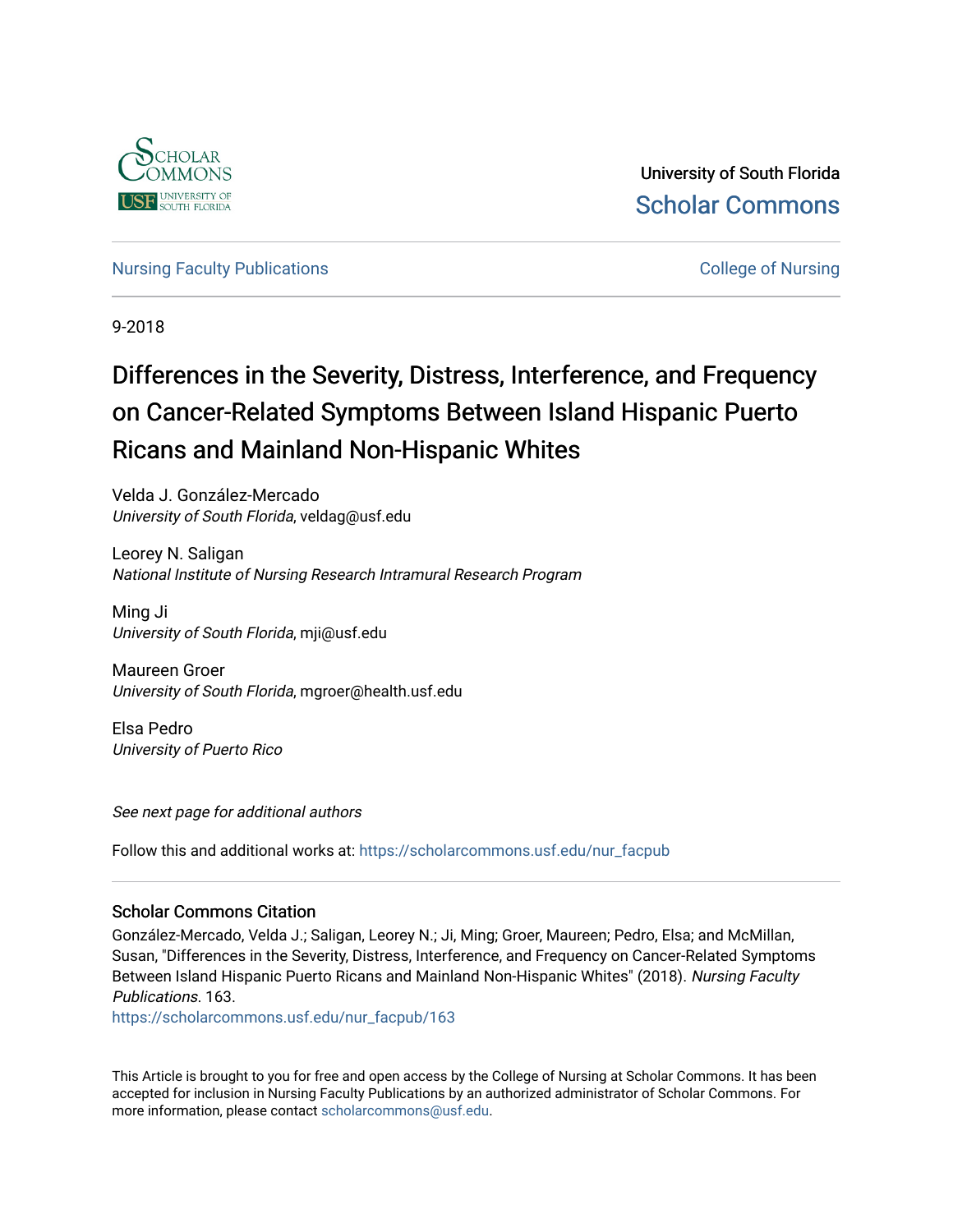## Authors

Velda J. González-Mercado, Leorey N. Saligan, Ming Ji, Maureen Groer, Elsa Pedro, and Susan McMillan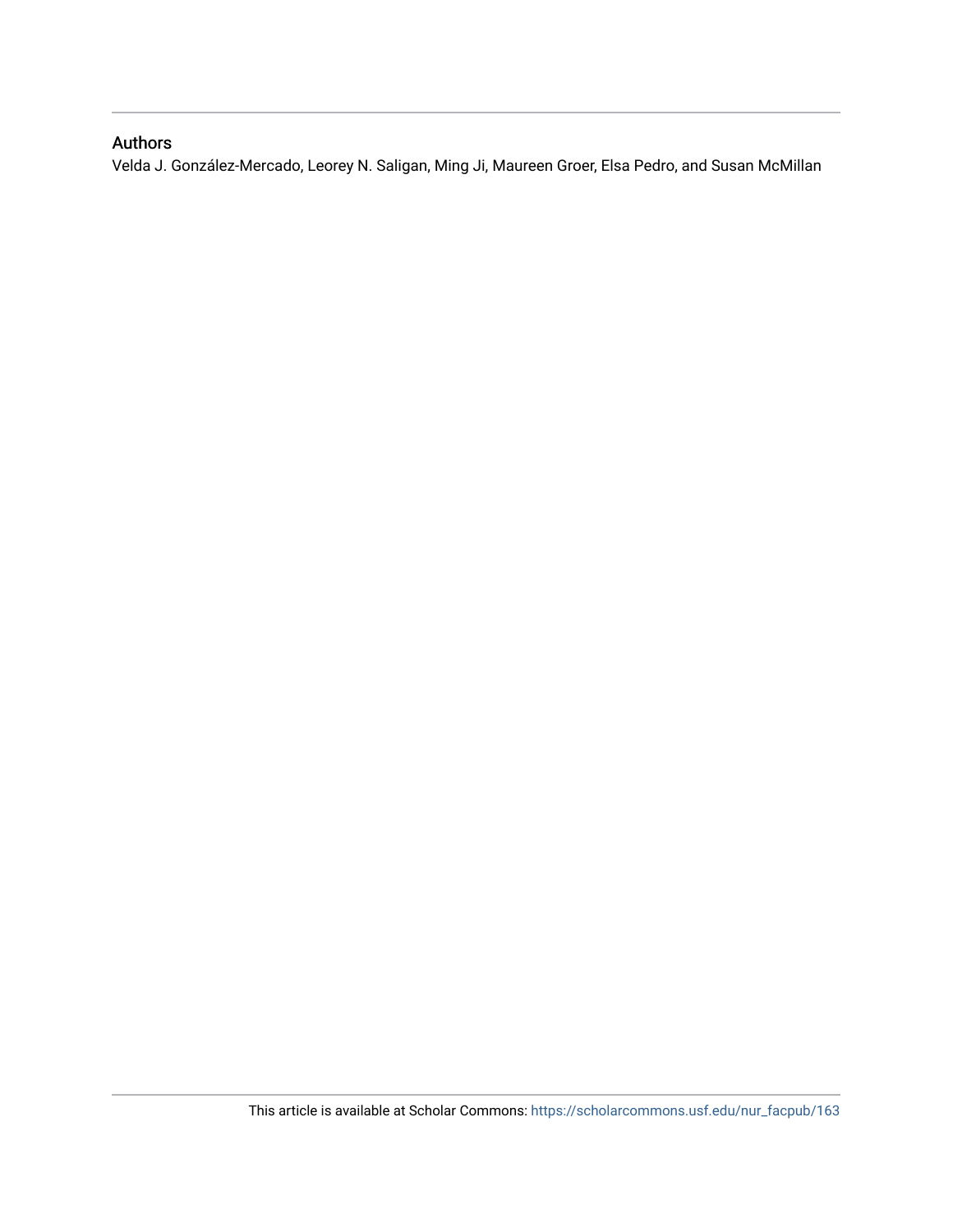

# **HHS Public Access**

J Immigr Minor Health. Author manuscript; available in PMC 2019 August 01.

Published in final edited form as:

Author manuscript

J Immigr Minor Health. 2018 August ; 20(4): 1029–1039. doi:10.1007/s10903-017-0651-z.

## **Differences in the Severity, Distress, Interference, and Frequency on Cancer-related Symptoms between island Hispanic Puerto Ricans and mainland non-Hispanic Whites**

## **Velda J. Gonzalez, PhD, RN**,

Postdoctoral Fellow, University of South Florida College of Nursing, Tampa, FL, United States

## **Leorey N. Saligan, PhD, RN, CRNP, FAAN**,

Tenure-track investigator and the chief of the Symptom Management Branch of the National Institute of Nursing Research Intramural Research Program

## **Ming Ji, PhD**,

Professor of Bio-statistics at University of South Florida College of Nursing, Tampa, FL, United **States** 

## **Maureen Groer, PhD, RN, FAAN**,

University of South Florida College of Nursing Gordon Keller Professor is the Director of the Biobehavioral Laboratory, as well as director for the Center for Women's Health Research

## **Elsa Pedro, PharmD**, and

School of Pharmacy, University of Puerto Rico, Medical Science Campus, San Juan, Puerto Rico

## **Susan McMillan, PHD, ARNP, FAAN**

Distinguished Professor and Thompson Professor of Oncology Nursing and Quality of Life at the University Of South Florida College of Nursing

## **Abstract**

The knowledge base of cancer-related symptoms is increasing; yet, limited attention has been given to provide evidence on differences in the perception of cancer symptoms between ethnic groups, especially in the Hispanic Puerto Rican (PR) population.

#### **Ethical approval:**

Corresponding author: University of South Florida, 12901 Bruce B. Downs Blvd., MDC22, Tampa, FL 33612-4766, Phones: 813-974-2069, Fax: 813-974-8025.

Velda J. Gonzalez, PhD, RN declares that she has no conflict of interest. Dr. Leorey N. Saligan, PhD, RN, CRNP, FAAN declares that he has no conflict of interest. Dr. Ming Ji, PhD declares that he has no conflict of interest. Dr. Maureen Groer, PhD, RN, FAAN declares that she has no conflict of interest. Dr. Elsa Pedro, PharmD declares that she has no conflict of interest. Dr. Susan McMillan, PHD, ARNP, FAAN declares that she has no conflict of interest.

**Compliance with Ethical Standards:**

This article was made possible by the National Institute of Nursing Research (NINR) of the National Institutes of Health (NIH) under Award Number F32NR016618 and PICORI U60957-08172013. The content is solely the responsibility of the authors and does not necessarily represent the official views of the NIH.

All procedures performed in studies involving human participants were in accordance with the ethical standards of the institutional and/or national research committee and with the 1964 Helsinki declaration and its later amendments or comparable ethical standards. Informed consent was obtained from all individual participants included in the study.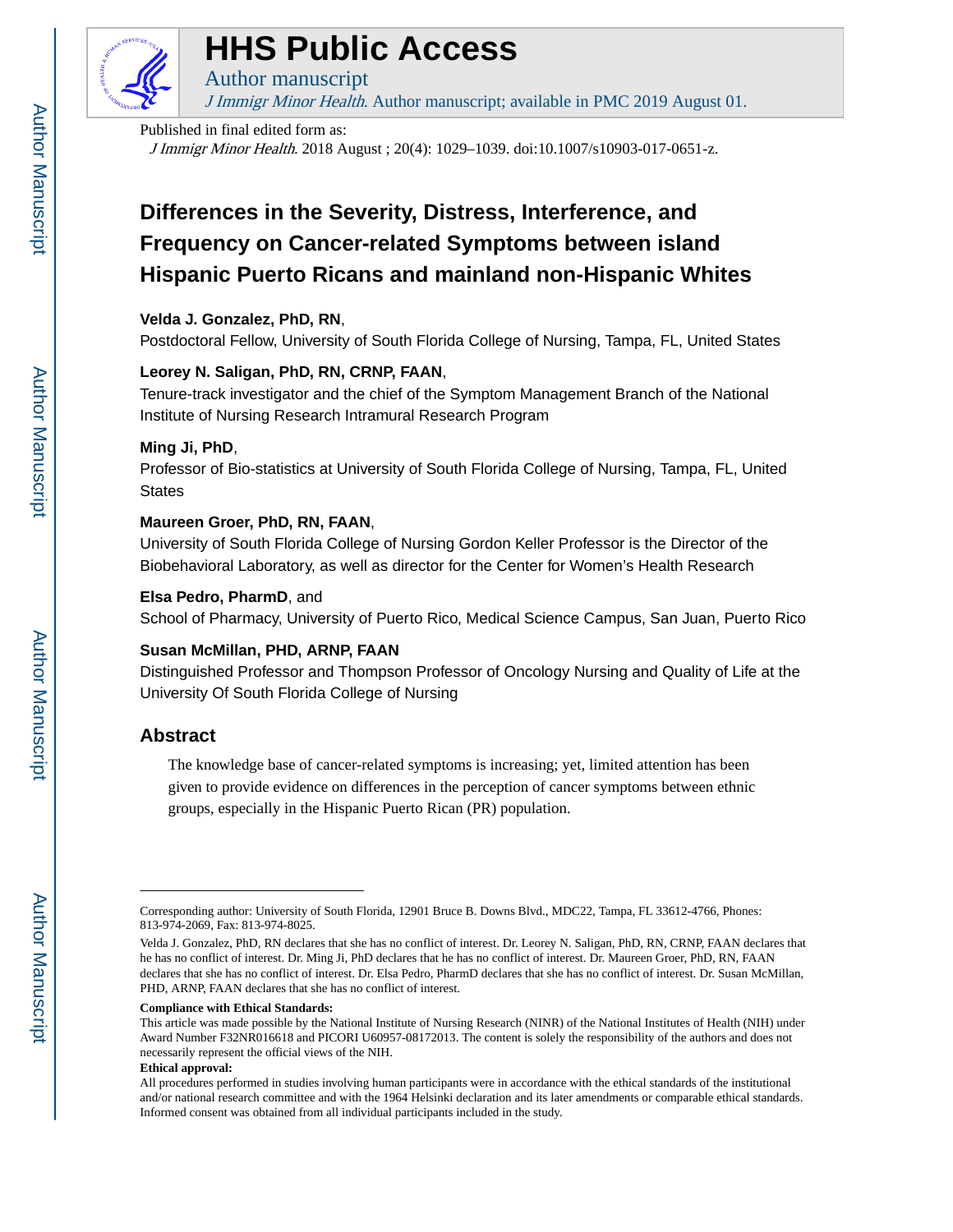**Objective—**to examine whether there are significant differences in the severity, distress, interference, and frequency of cancer symptoms between island Hispanic PR and mainland non-Hispanic whites.

**Methods—**In this secondary data analysis, data from 109 Hispanic PR was matched by age, gender and cancer diagnosis with data from non-Hispanic whites. Cancer symptoms were assessed using the Cancer Symptom Scale (CSS). Mann-Whitney statistical test was used to evaluate pairwise differences between Hispanic PR and non-Hispanic whites on symptoms from the CSS.

**Results—**There were significant differences on some symptoms including PR reporting: (a) more intense itching, swelling, taste change, difficulty sleeping, bloating, depression, sadness, worry, and nervousness; (b) significantly greater distress about taste change, appetite, anxiety, depression, worry, and feeling nervous; (c) rash, anxiety, depression, sadness, and nervousness interfered the most with their daily lives; and, (d) that the frequency of occurrence of the symptoms of pain, itching, dizziness, taste change, anxiety, sadness, and nervousness was higher compared to non-Hispanic whites.

**Conclusion—PR** cancer patients are at increased risk for experiencing greater severity of cancer symptoms compared to non-Hispanic whites. But because the Hispanic oncology population does not always report symptoms, risking under-assessment and under-management, this suggests there may be a greater need for symptoms surveillance for this population.

#### **Keywords**

cancer-related symptoms; symptom assessment; Hispanic Puerto Ricans

#### **Introduction**

Cancer in the United States and in the island of Puerto Rico touches almost every family and is one of the leading causes of death. Indeed, there were more than 14, 483, 830 cancer survivors in the US in 2014 [1]. Likewise, according to the Puerto Rico Central Registry estimate, approximately 62,000 patients were living with cancer in 2010 in Puerto Rico [2]. While the limited available evidence suggest that Hispanics are more likely than their non-Hispanic white counterparts to perceive worsening of treatment-related symptoms, few studies have included island Puerto Rican (PR) participants, as a separate group in their analysis [3–7]. Uncovering potential differences in cancer symptoms among those of ethnic minorities could be a first step in identifying a source of health disparities in treatment outcomes [4].

Few studies have sought to examine the differences between Hispanics and non-Hispanic whites in self-report of treatment-related symptoms. For example, in their study of 116 breast cancer survivors, Eversley et al. reported that Hispanic women showed significantly higher rates of fatigue and depression than non-Hispanic whites [8]. When comparing ethnic groups, Hispanics were significantly more likely than non-Hispanic whites to report more than 10 symptoms. Being Hispanic, or older than 65 years old, or unemployed, was related to reports of chemotherapy-related symptoms. Pain-related symptoms also were significantly reported by Hispanics and those older than 65 years. A longitudinal study on early referral to a supportive care specialist for symptom burden on 752 lung cancer patients showed that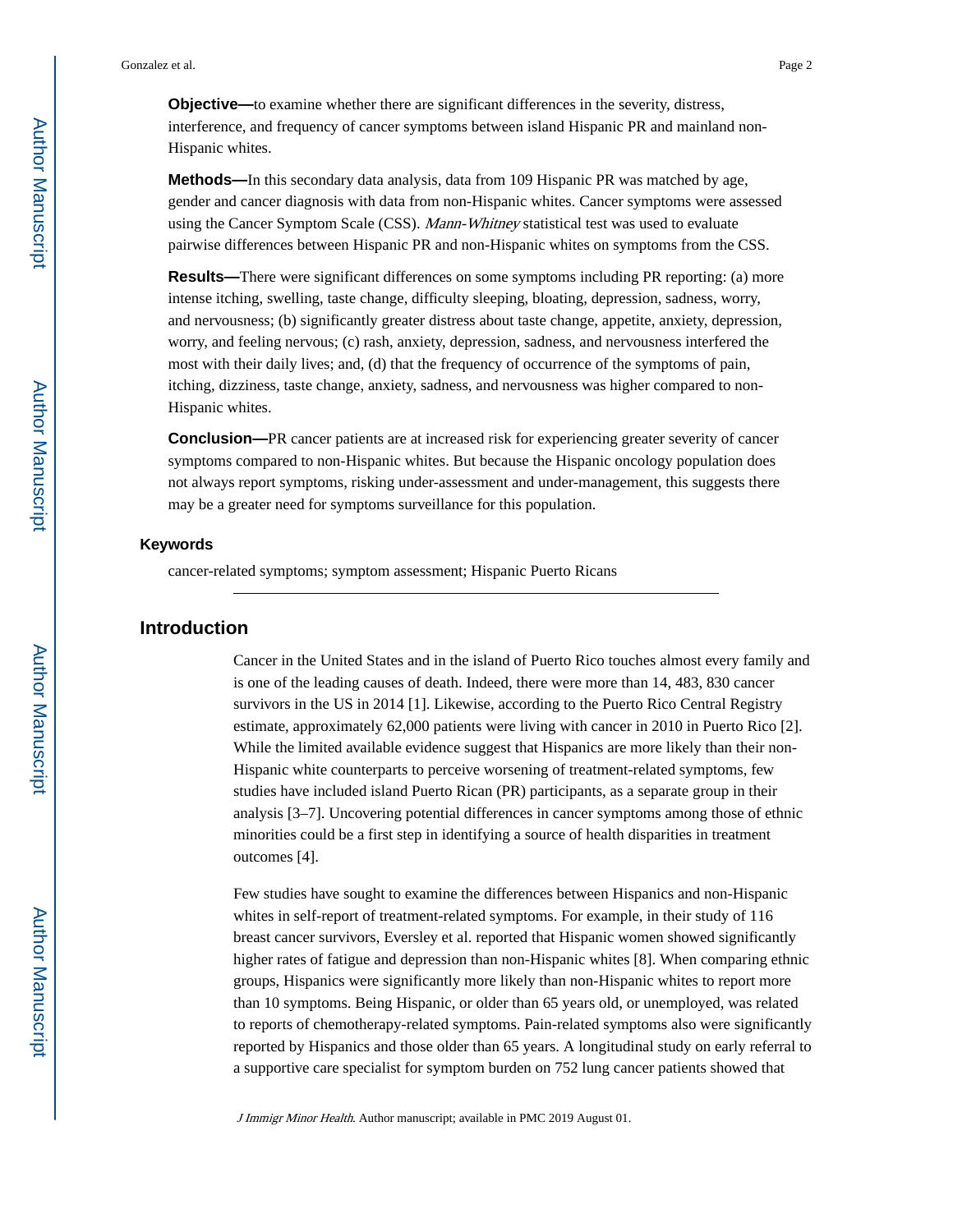Hispanics reported higher rates of fatigue, pain, depression, and swelling and that fatigue was significantly associated with referral for symptom management [9]. In addition, no significant improvement in pain or fatigue was observed among Hispanics in general when compared to non-Hispanic whites.

The literature on pain showed that the occurrence and severity of pain among non-Hispanic African-Americans and Hispanics is higher compared with that among non-Hispanic whites [10]. In another study, one notable finding was that health care providers under-recognized and under-treated cancer-related-symptoms, especially among Hispanic women [7]. In contrast, one study among 26 island PR prostate cancer patients found that at baseline and at end of treatment respectively, the fatigue mean scores of the sample was similar compared to previously published mean fatigue score of the U.S. general population using the same measure [11]. At each of the three time points the PR participants reported lower levels of fatigue as compared to: Canadian prostate cancer men receiving androgen deprivation therapy [19]; US non-anemic cancer patients; and US cancer patients receiving chemotherapy/radiotherapy using the same measure of fatigue [11].

Numerous explanations for the observed differences in self-report of symptoms have been offered. These include level of acculturation, quality of information regarding therapeutic interventions, ability to afford rehabilitative therapies, language barriers, effectiveness of communication with providers, culture, and socio-economic factors [8, 12]. Others have proposed focusing on biological causal pathways to explain the variability in the symptom experience [13–14]. In addition, several authors addressed the importance of taking into consideration that Hispanics are diverse in nationality, exposed to different environmental factors, genetic composition, socio-economic status, cultural practices, health outcomes, and, in the case of migration, patterns among subgroups are different while evaluating treatment outcomes [4, 15].

Despite the variation in symptom reporting that may exist among ethnic groups, it is well documented that Hispanics, including Puerto Ricans, are an understudied population who are underrepresented in clinical trials, especially in symptom research [16–17]. Thus, the proposed study provides a unique opportunity to fill this knowledge gap in symptom science, as well as advance the oncology field, by examining whether there are significant differences in the severity, distress, interference, and frequency of cancer symptoms between island Hispanic PR and mainland non-Hispanic whites.

## **Methods**

#### **Sample**

This secondary data analysis used data from two studies. The PR data is part of a descriptive, cross-sectional study that examines the symptom experience of PR oncology patients across the disease trajectory. Data from 109 participants undergoing cancer treatments of the parent study was used. Patients in the parent study were included if they had a diagnosis of cancer; were actively receiving or had received in the past six months at least two or more rounds of therapy; and, were at least 21 years of age or older. Data collection was conducted in June 2016. The recruitment and data collection of study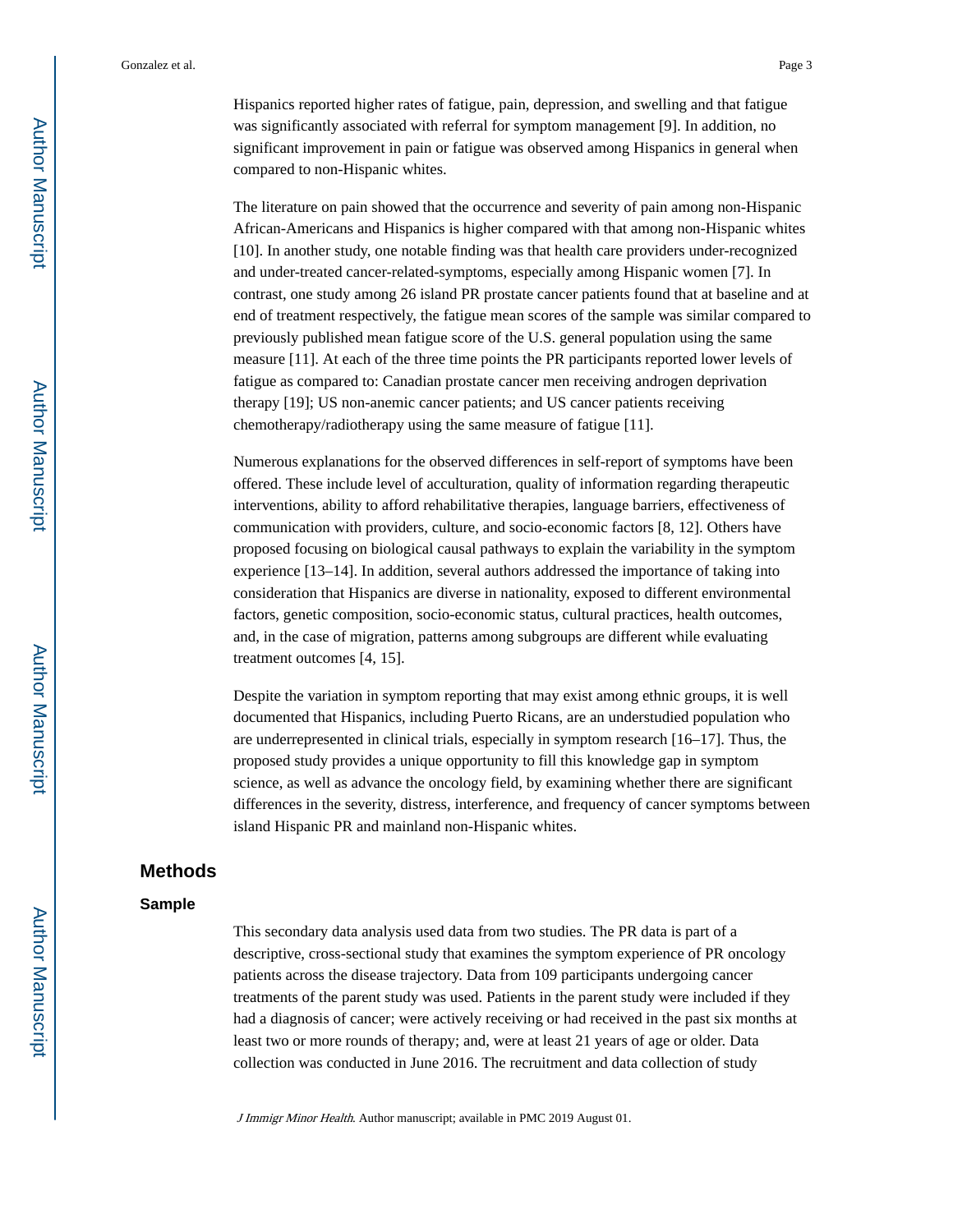participants took place at two ambulatory cancer treatment facilities located in San Juan, Puerto Rico.

The non-Hispanic whites data is from a longitudinal study  $(N= 534)$  evaluating the effectiveness of the COPE (creativity, optimism, planning and expert information) intervention ameliorating the intensity, frequency, distress, and interference of cancertreatment related symptoms in adults undergoing cancer treatments. Baseline data from the parent study was used. Setting for the parent study was a National Cancer Institutedesignated comprehensive cancer center in the Southeastern United States. Subjects were outpatients who: (a) had a diagnosis of cancer; (b) had started cancer treatment; (c) experienced at least three symptoms regardless of the etiology; (d) were 18 years of age or older; (e) were able to read and understand English; and, (f) signed the Informed Consent.

#### **Measures**

Study participants completed the Cancer Symptom Scale (CSS). Participants also recorded demographic and health information on the demographic and clinical data form.

**Cancer Symptom Scale—**The CSS measures the presence, intensity, distress, frequency and interference of a list of 35 symptoms [18]. The presence of symptoms was defined as a yes or no on each symptom. Then, patients are asked four questions that describe their experience (intensity, distress, frequency and interference) during the past week with the symptoms that they have endorsed. A typical question for the CSS is: "You had "Fatigue; no energy" this week? and How severe or intense Fatigue; no energy has been;" Intensity/ severity was rated on numeric 1 to 10 scales from "least" to "most," (0 was not used because failing to endorse the symptom was considered to be equivalent to a zero score) and distress, frequency and interference on numeric scales (0 to 10) from "least" to "most." The reliability and validity were evaluated in a sample of 234 cancer patients. Construct validity was examined by correlating the CSS subscales with the Multidimensional Quality of Life-Cancer scale hypothesizing a weak to moderate correlation. Correlations ( $r = -0.34$  to  $-0.56$ ; p < .001) all were at the hypothesized levels, thus, supporting construct validity. In addition, test-retest reliability coefficients for the CSS subscales ranged from  $r = 0.74$  to 0.81 in a subset of 15 patients, and Cronbach's alphas above .70 were reported (N=234) [18].

The Spanish-CSS validity and reliability study was conducted in a sample of 121 PR patients undergoing cancer treatments [19]. Specifically, all the Intensity Items of the Spanish CSS correlated significantly with the matched items on the MD Anderson Symptom Inventory (rho .55–.82, p<.002). In a subgroup of 77 participants, each CSS subscale total scores correlated significantly with the total scores from the Spanish version of the Functional Assessment of Cancer Therapy- General questionnaire. Discriminant validity was demonstrated between those receiving chemotherapy and those who were post treatment  $(z =$ −1.9- 2.2, p<.05). The Spanish CSS internal consistency reliability was 0.98.

**Demographic Data and Health Form—**Demographics included the respondent's age, gender, ethnicity, and years of education. Information on diagnosis and Eastern Cooperative Oncology Group (ECOG) score was also obtained. The research assistant obtained that information from the participants' self-report on the demographic form.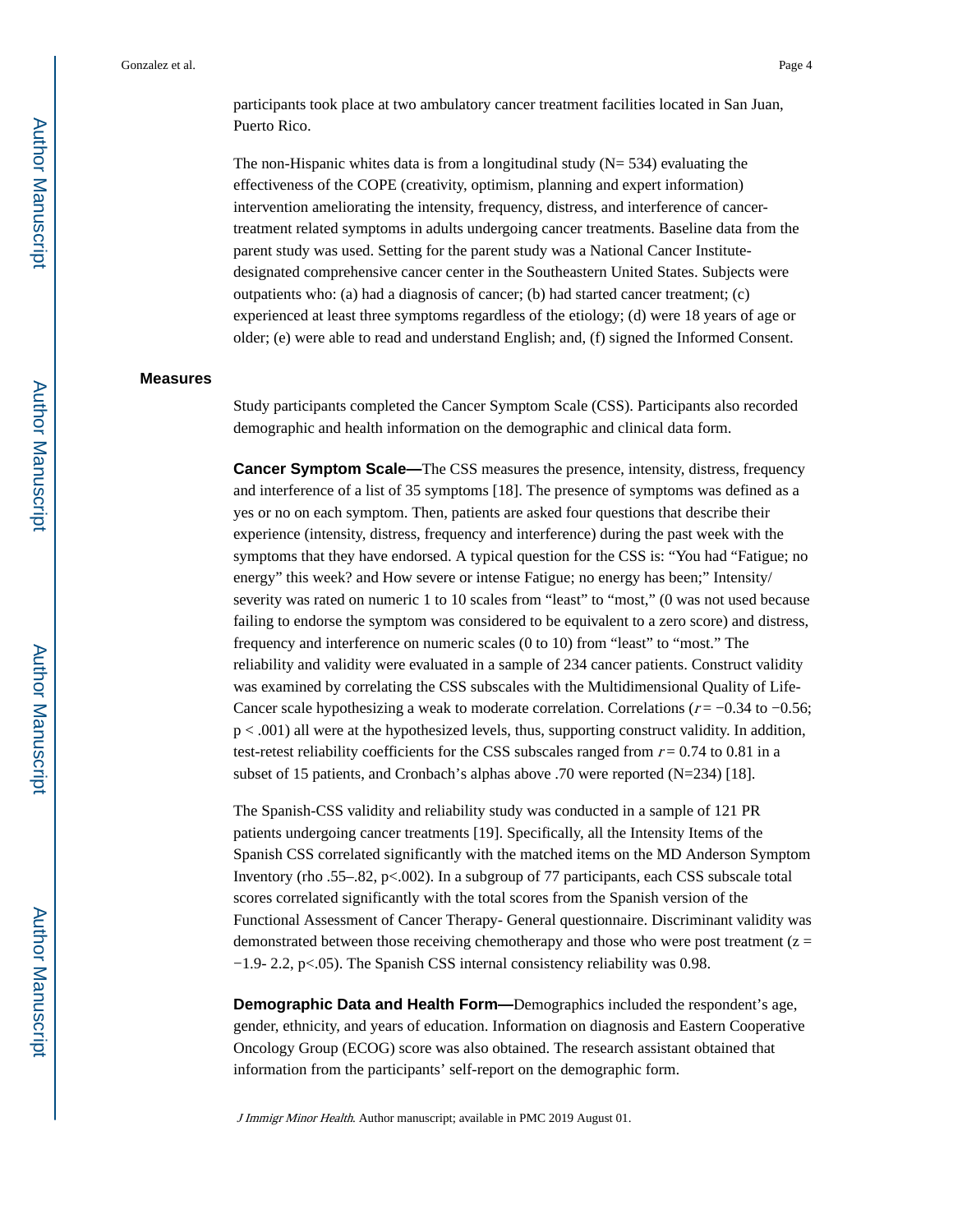#### **Procedures**

**Parent Studies—**The 109 PR patients were accrued from the oncology ambulatory clinics. The principal investigator, who is a native Puerto Rican advanced practice nurse, visited the oncology ambulatory clinics to screen potential participants. Eligible participants were formally asked if they wanted to participate in the study, which involved self-report of questionnaire, demographics and disease characteristics. They were given an information sheet and signed informed consent after they indicated their understanding of the study procedures and willingness to participate. All patients were assured that their decision to participate would not affect their care in any way. After written informed consent was obtained, the principal investigator reviewed the instructions with the study participants and explained how to complete the questionnaires. Then, participants were asked to complete the demographic form and the CSS questionnaire in hard copy during a visit to the clinic.

The non-Hispanic white patients were accrued from the outpatient clinics after being referred to the study. Patients who met study criteria were invited to participate. After consenting, the baseline assessment was conducted in a quiet, private location in the Cancer Center during that regular outpatient visit. This baseline data included the demographic data, the health form, and the symptom data from the CSS.

**Procedures for Secondary Analysis—The study was approved by the Institutional** Review Boards of University of Puerto Rico Medical Science Campus, Oncology Hospital Dr. Isaac Gonzalez Martinez, a Southeastern academic institution, and of the University of South Florida. De-identified data were collected from both studies and data were cleaned by reviewing it for outliers and missing data. In this secondary data analysis, data from 109 Hispanic PR was matched by age, gender and cancer diagnosis with data from non-Hispanic whites. After matching, statistical analysis was conducted.

#### **Data Analysis**

Descriptive statistics including the frequency, percentages, means, and standard deviations (SDs) were performed on demographics and disease characteristics of the sample. In addition, descriptive statistics including the means, standard deviations (SDs), and medians were computed for the CSS. Since histograms showed that the CSS data was not normally distributed, a non-parametric (Mann-Whitney test) statistical test was used to evaluate pairwise differences between Hispanic PR and non-Hispanic whites. Specifically, Mann-Whitney test was conducted to determine whether the population medians of the CSS between Hispanic PR and non-Hispanic whites differ. The data was analyzed using Statistics Package for Social Sciences SPSS, version 22.0 for windows. All statistical testing used a significance level of 0.05.

### **Results**

#### **Patient Characteristics**

The matched sample consisted of 109 participants that had breast 39 (36%), prostate 23 (21%), colorectal 12 (11%), other solid tumors 11 (ie. pituitary; 10%), cervical 6 and lung 6 (5% each), gastrointestinal 4 (ie. gastric; 4%), Head and neck 3 (i.e. laryngeal) and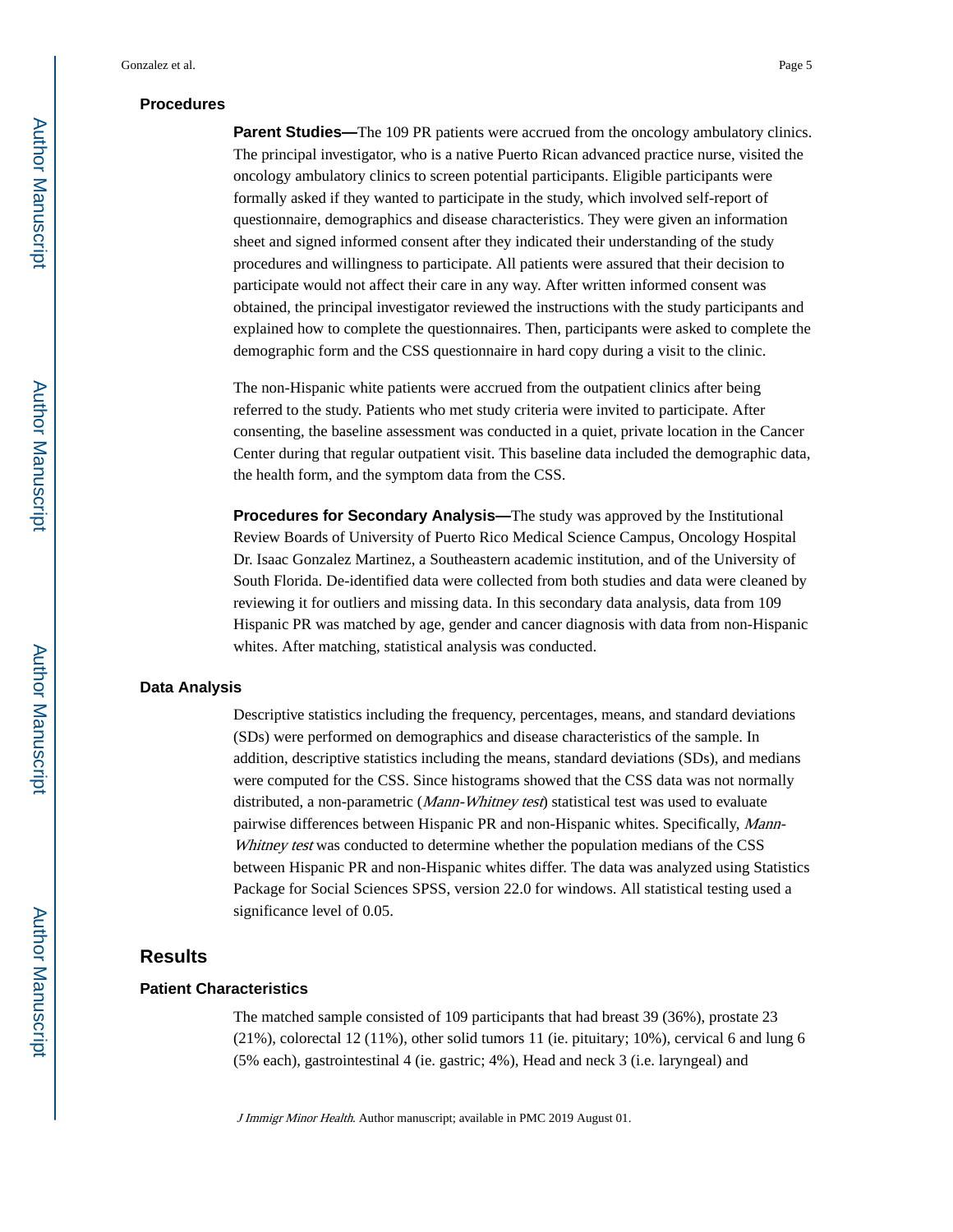genitourinary 3 (Bladder, testicular) (3% each) and ovarian 2 (2%) cancers. The PR participants' average age was 61.1 years and for the mainland non-Hispanic Whites was 59.9 years (Table 1). Most of the participants were female (60%). Table 1 also shows that PR participants' average number of total symptoms reported was 10.1 and for the mainland non-Hispanic whites was 13.9.

#### **Severity, distress, interference and frequency of cancer symptoms**

**Intensity of Symptoms—**There were significant pairwise differences on the severity of the symptoms (PR reporting higher scores-more severity) of itching ( $U336.0$ ,  $p = .04$ ), swelling (U233.0,  $p = 0.02$ ), taste change (U1170.0,  $p = 0.005$ ), difficulty sleeping (U1880.5, p  $=$ .001), bloated (U271.0,  $p = 0.05$ ), depression (U366.5,  $p = 0.005$ ), sadness (U421.0,  $p = 0.01$ ), worriedness ( $U$ 552.5,  $p = .006$ ),) and nervousness ( $U$ 220.0,  $p = .003$ ) (Table 2). However, the self-report of severity for the remaining 24 symptoms were similar between groups.

**Distress from Symptoms—**PR reported significantly higher distress scores for the symptoms of taste change (U1074.0,  $p = .002$ ), poor appetite (U795.5,  $p = .03$ ), anxiety (*U561.0 p* = 0.03), depression (*U370.5, p* = 0.005), sadness (*U405.5, p* = 0.006), worriedness ( $U$ 598.0,  $p = .02$ ), and nervousness ( $U$ 192.0,  $p = .001$ ); the self-report of distress for the remaining 25 symptoms were similar between groups (Table 2).

**Interference caused by Symptoms—**Similarly, there were significant differences in that PR reported significantly higher interference scores on the symptoms of rash ( $U$ 59.5,  $p$ )  $=$ .02), anxiety (*U*561.0,  $p =$ .03), depression (*U*333.0,  $p =$ .001), sadness (*U*396.0,  $p =$ .004), and nervousness ( $U204.0, p = .001$ ) on symptoms interference with daily life; the self-report of interference for the remaining 27 symptoms were similar between groups (Table 2).

**Frequency of Symptoms—PR** reported significantly higher frequency scores in the perception of frequency of the symptoms of pain (U1619.5,  $p = .04$ ), itching (U232.5,  $p = .$ 03), dizziness (U532.0,  $p = .03$ ), taste change (U1214.0,  $p = .02$ ), anxiety (U545.0,  $p = .02$ ), sadness ( $U419.5$ ,  $p = .009$ ), and nervousness ( $U185.0$ ,  $p = .001$ ); the self-report of frequency for the remaining 25 symptoms were similar between groups. Non-Hispanic white participants were not found to have significantly higher scores on severity, distress, interference, or frequency of any cancer symptoms compared to island Hispanic PR.

#### **Discussion**

The significant number of PR emigrating to international territories for economic and other reasons, taking their cancer risk with them, has created new challenges for clinicians to be able to provide culturally competent symptom management [17, 20–21]. For example, research on differences in the severity, distress, interference, and frequency of cancer symptoms between island Hispanic PR and mainland non-Hispanic whites might be a step in identifying a potential source of disparity in treatment outcomes among the PR cancer population. If these symptoms are identified at diagnosis, they might benefit from advanced management of symptoms.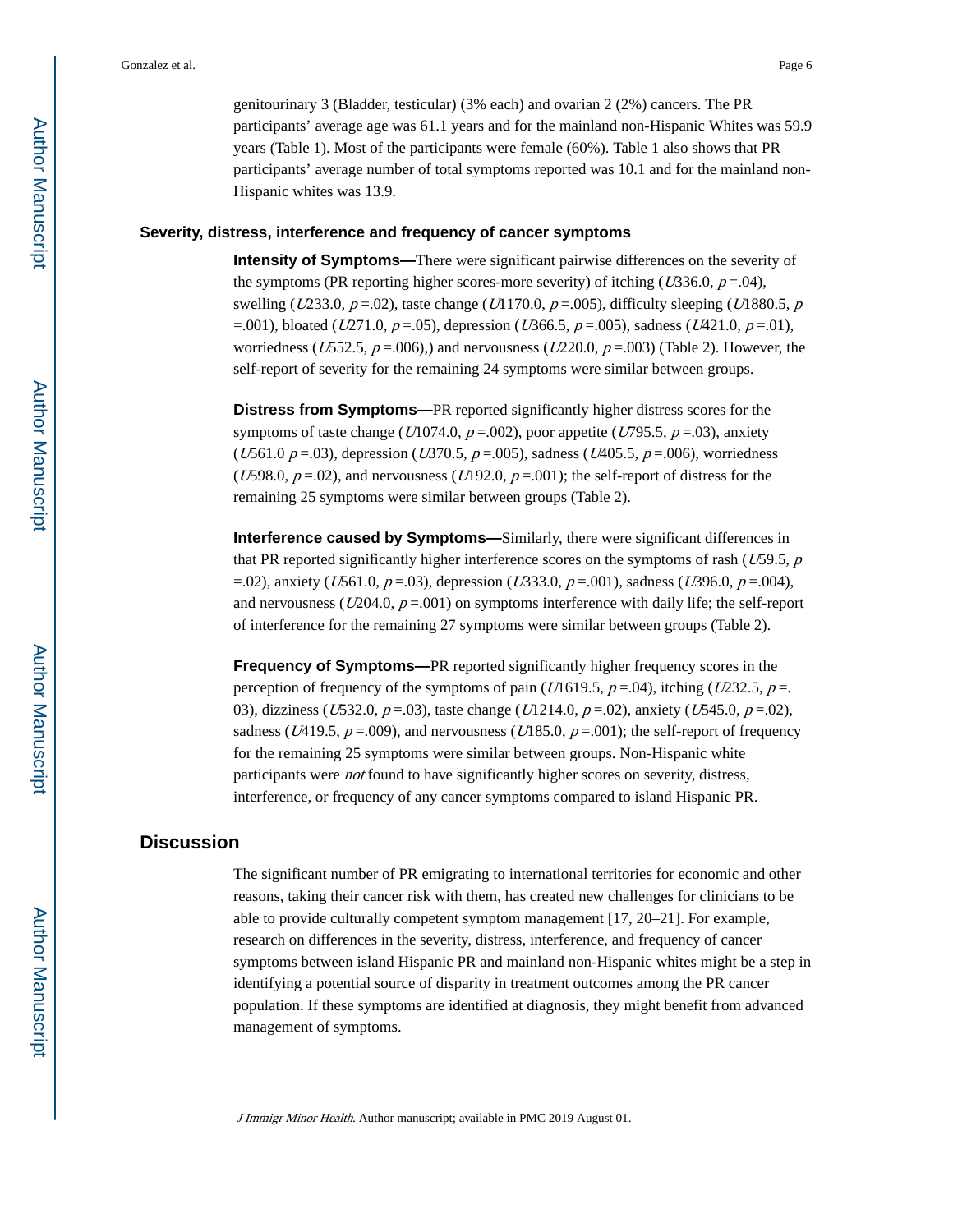The overall picture emerging from the findings of the present study suggest that our sample of PR patients with mixed cancer diagnoses experienced significant differences in the severity, distress, interference, and frequency of some cancer symptoms. Specifically, PR patients were at increased risk for experiencing worse itching, swelling, taste change, difficulty sleeping, bloated, depression, sadness, worriedness, and nervousness compared to non-Hispanic- whites. Consistent with our findings, differences between Hispanics and non-Hispanics in severity of the symptoms of depression and swelling have been previously reported [8–10]. However, the finding that the severity of pain and fatigue was similar between groups was not consistent with earlier studies. Other studies have found that Hispanics reported worse fatigue and pain, and that fatigue was significantly associated with referral for symptom management [9]. In addition, at first follow-up visit after referral to the supportive care specialist, no significant improvement in pain or fatigue was observed among Hispanics in general when compared to non-Hispanics [9]. Further, PR patients in the current study reported higher distress from the symptoms of taste change, poor appetite, anxiety, depression, sadness, worriedness, and nervousness compared to non-Hispanic whites. These findings highlight the importance of conducting a routine assessment and management of symptoms during the cancer trajectory. An adequate assessment of symptoms during cancer treatments will help to identify at-risk patients for symptom burden so appropriate clinical management of symptoms can be offered early in treatment. Nevertheless, it is an important concern for clinicians that not only can severe and distressing symptoms be exacerbated during treatment and interfere with daily life, but may also lead to a need for dose adjustment or interruption of treatments, non-compliance, and/or abandonment of treatment, and thus decreased survival if symptoms are not addressed [22– 25].

Compared to non-Hispanic whites, the symptoms that PR participants reported that interfered the most with their daily lives included rash, anxiety, depression, sadness, and nervousness. Also, the frequency or constancy of occurrence of the symptoms of pain, itching, dizziness, taste change, anxiety, sadness, and nervousness was higher among PR compared to non-Hispanic whites. This finding highlights the importance to educate PR patients to report pain when they are asked, so the symptom of pain does get recognized and treated. This has great implications in the clinical care of individuals with cancer because if pain is not properly assessed and managed, they may result in unnecessary suffering, and may lead to non-compliance, and/or abandonment of treatment [5, 22–23]. Further, there is also evidence that Hispanics are at increased risk for under-treatment of cancer-related symptoms [7, 12]. Indeed, one notable finding of Yoon et al. (2008) study was that Hispanic breast cancer survivors reported more unmet need for symptom management compared non-Hispanic whites [7]. A reason cited by the investigators was deficiencies in physician-patient communication including lack of recognition of how much the symptoms bother patients. Further studies on developing and testing interventions to improve physician-patient communication regarding cancer-therapy related symptoms among Hispanics are granted.

Studies have consistently addressed the importance of assessing the psychological status of cancer patients during the trajectory of their disease [22]. Interestingly, PR reported significant differences in all the symptoms on the CSS that evaluate psychological status (e.g. anxious, depression, sadness, worriedness, and nervousness) compared to non-Hispanic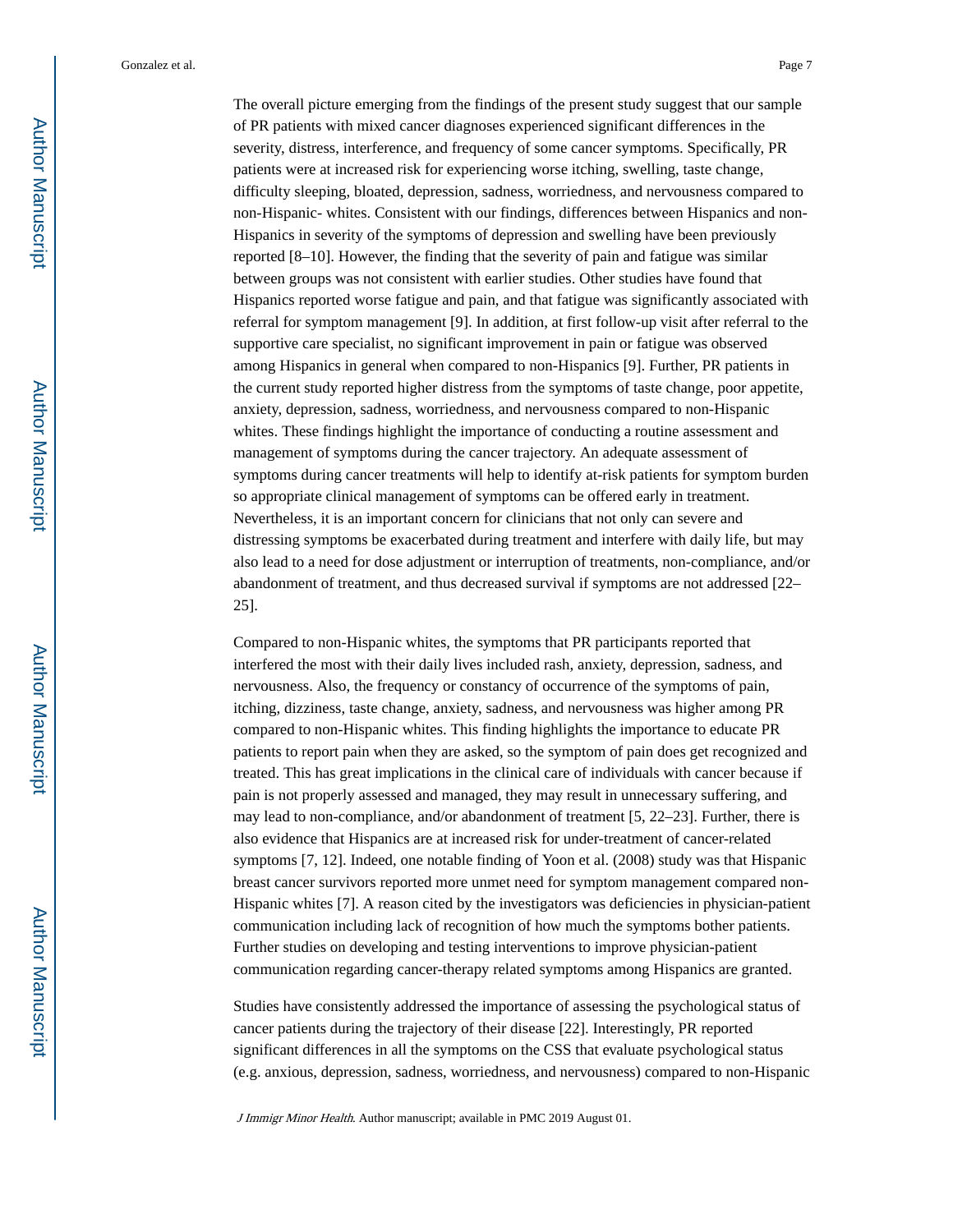whites. Similar findings have been reported by others [8–9]. Indeed, these symptoms should be continuously assessed because it is often a first sign to health care providers that patients are not coping well with their treatment-related symptoms. Nevertheless, researchers have proposed the need to appropriately educate Hispanics and their family caregivers about cancer, availability of psychological support services, and to conduct individual or group therapy for symptom management strategies/in order to decrease misperceptions about cancer [12]. Additional longitudinal studies on the trajectory of symptoms during and beyond cancer treatments may provide helpful information on when Hispanics are at increased risk for psychological symptoms in order to deliver target interventions. Perhaps an early referral to psychologist evaluation, monitoring, and counseling might be helpful in evaluating those symptoms.

Specific reasons why PR patients undergoing treatment are at increased risk of experiencing significant differences in the perception of severity, distress, interference, and frequency of several cancer symptoms compared to non-Hispanics white are unclear. Some factors that have been proposed to explain those differences include psychological, societal, hormonal, and biological factors (e.g. genetic, admixture) [3, 15]. For example, previous research among the PR population has found heterogeneity-related differences in the field of pharmacogenetics [26]. Ruanno et al. (2009) suggested that PR admixture, a type of gene flow among human populations that may occur when individuals from two or more parental populations form a new hybrid population, may play a role in explaining disparities in treatment outcomes. Much remains to be investigated, including whether physiological evidence can explain the variability of symptom reporting between ethnic groups.

Limitations of this study include the relatively modest sample size with heterogeneity in cancer diagnoses, type of treatments, and time points of treatment. A longitudinal study with a larger sample would have permitted evaluation of changes in symptoms over time. Another limitation was the involuntary error that the Spanish version did not include items on "feel drowsy," neither "difficulty swallowing," nor distress, interference, and frequency of the symptom of difficulty sleeping," The symptoms of "feel drowsy" and "difficulty sleeping" ranked as second and third most common in the original study among non-Hispanics whites. Future research should examine the latter three symptoms in the Hispanic PR population. Finally, our sample was limited to two sites in Puerto Rico; therefore, the findings may not be representative of the entire cancer population in Puerto Rico, nor of PR cancer patients living outside of Puerto Rico.

#### **Clinical Implications**

Studying differences in the severity, distress, interference, and frequency of cancer-related symptoms between island Hispanic PR and mainland non-Hispanic whites is an important endeavor in enhancing health care professionals' understanding of the relatively higher risk for poor patient-reported outcomes among Hispanics and other minority groups. In our secondary data analysis, there were significant differences on some symptoms including that PR may be at particular risk for pain, difficulty sleeping, anxiety, sadness, nervousness and other cancer-related symptoms compared to non-Hispanic whites. These findings have potential clinical implications. Routine assessment of symptoms is an important prevention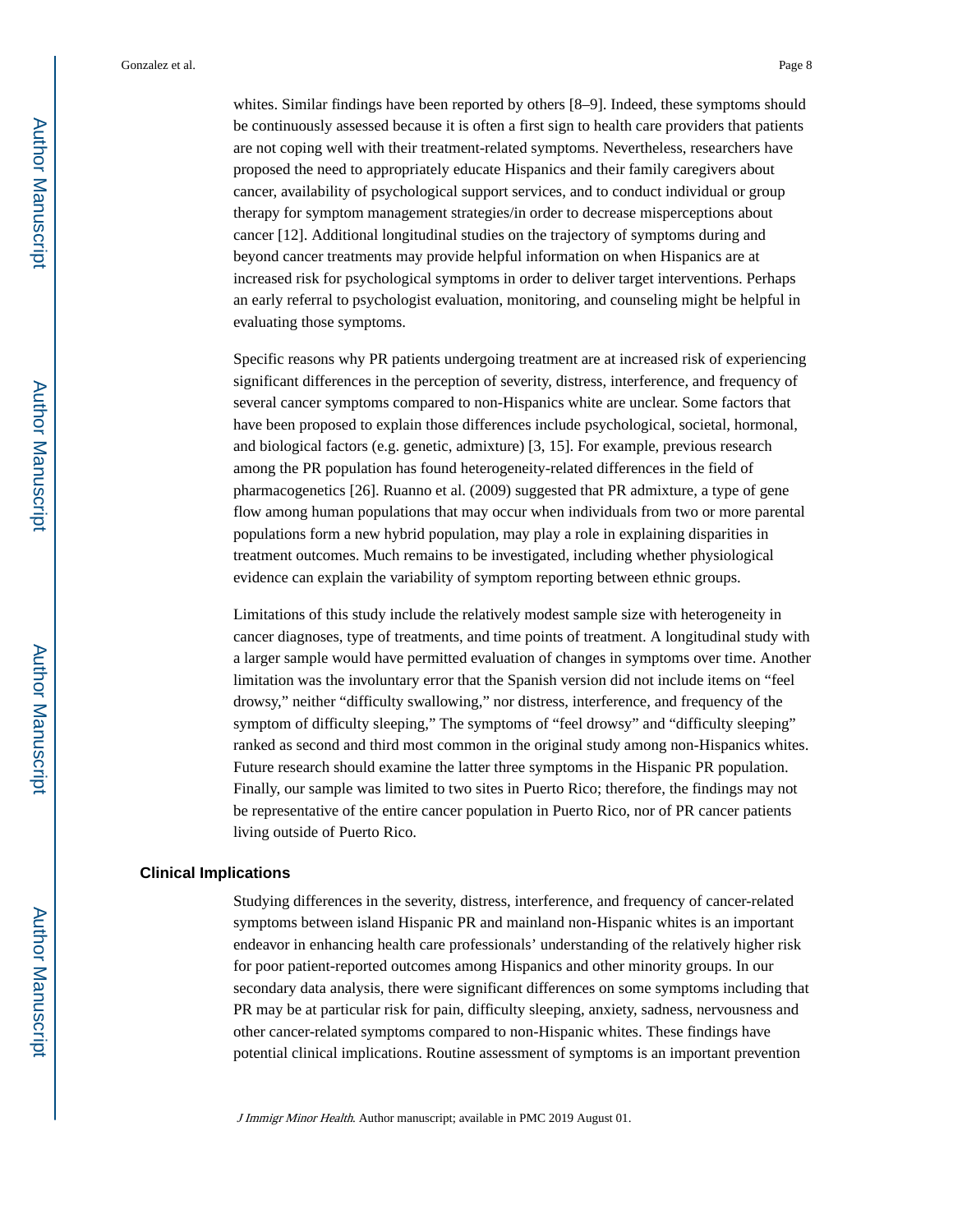method that facilitates patients' early reporting of symptoms at potentially more treatable stages. Symptoms cannot be managed if clinicians do not know the extent of them. Thus, these study findings emphasize the importance of regular and complete symptom assessments.

These findings also suggest the need for clinicians to continuously educate and clarify health information to Puerto Rican cancer patients and caregivers about cancer-related symptom and the negative consequences of underreporting and under treatment of cancer-related symptoms on their QOL [12, 27]. Delaying and or underreporting of symptoms may be partially explained by factors such as health literacy, language barriers, as well as by cultural health beliefs (e.g. fear of addiction to opioids; it is OK to do nothing for symptom management, symptoms are expected and non-treatable) [3, 28]. In addition, given the evidence that non-pharmacological interventions (e.g. exercise, telephone –based interactive voice response pain intervention, music, cognitive behavioral, psychoeducational, online support groups) may have a beneficial effect on ameliorating cancer-related symptoms of oncology patients receiving active treatment [29–33], future studies should include the development of culturally tailored interventions and/or exploring the efficacy of these interventions in improving those symptoms among Puerto Ricans with cancer. It also calls for clinicians to utilize the guidelines from the National Comprehensive Cancer Network for the assessment and treatment of symptoms such as fatigue [34].

## **Conclusion**

Symptom research has helped improve understanding of the morbidity experienced by cancer patients. Although there is increasing evidence about ethnic differences in incidence and outcomes of cancer, researchers have not fully explored differences in cancer symptoms among those of ethnic minorities including the PR population. Findings from this study suggest that Puerto Ricans are at risk for experiencing symptom management inequities. However, it is not clear whether the PR patients' symptoms are not being addressed or if they are just perceiving them to be more severe than non-Hispanic white patients. Nonetheless, exploring differences in the perception of severity, distress, interference, and frequency of cancer symptoms of cancer symptoms among ethnically diverse populations is an emerging research priority in order to reduce and eliminate health disparities in treatment outcomes. Future research is needed to continue evaluating the prevalence of symptom management inequalities in order to identify therapeutic targets and improve HRQOL of PR patients and families. Puerto Rican patients undergoing cancer treatments are likely to benefit from interventions to ameliorate cancer-related symptoms.

### **Acknowledgments**

Special appreciation to all the staff at Tome and Ubiñas Radiotherapy Center and at the Oncology Hospital Dr. Isaac Gonzalez Martinez. Thanks are extended to Miss. Sara Marrero for her insightful proofreading and editing role.

#### **References**

1. American Cancer Society. 2014 Cancer Survivorship Statistics. 2014. [http://www.cancer.org/](http://www.cancer.org/research/acsresearchupdates/more/2014-cancer-survivorship-statistics-10-key-facts) [research/acsresearchupdates/more/2014-cancer-survivorship-statistics-10-key-facts](http://www.cancer.org/research/acsresearchupdates/more/2014-cancer-survivorship-statistics-10-key-facts)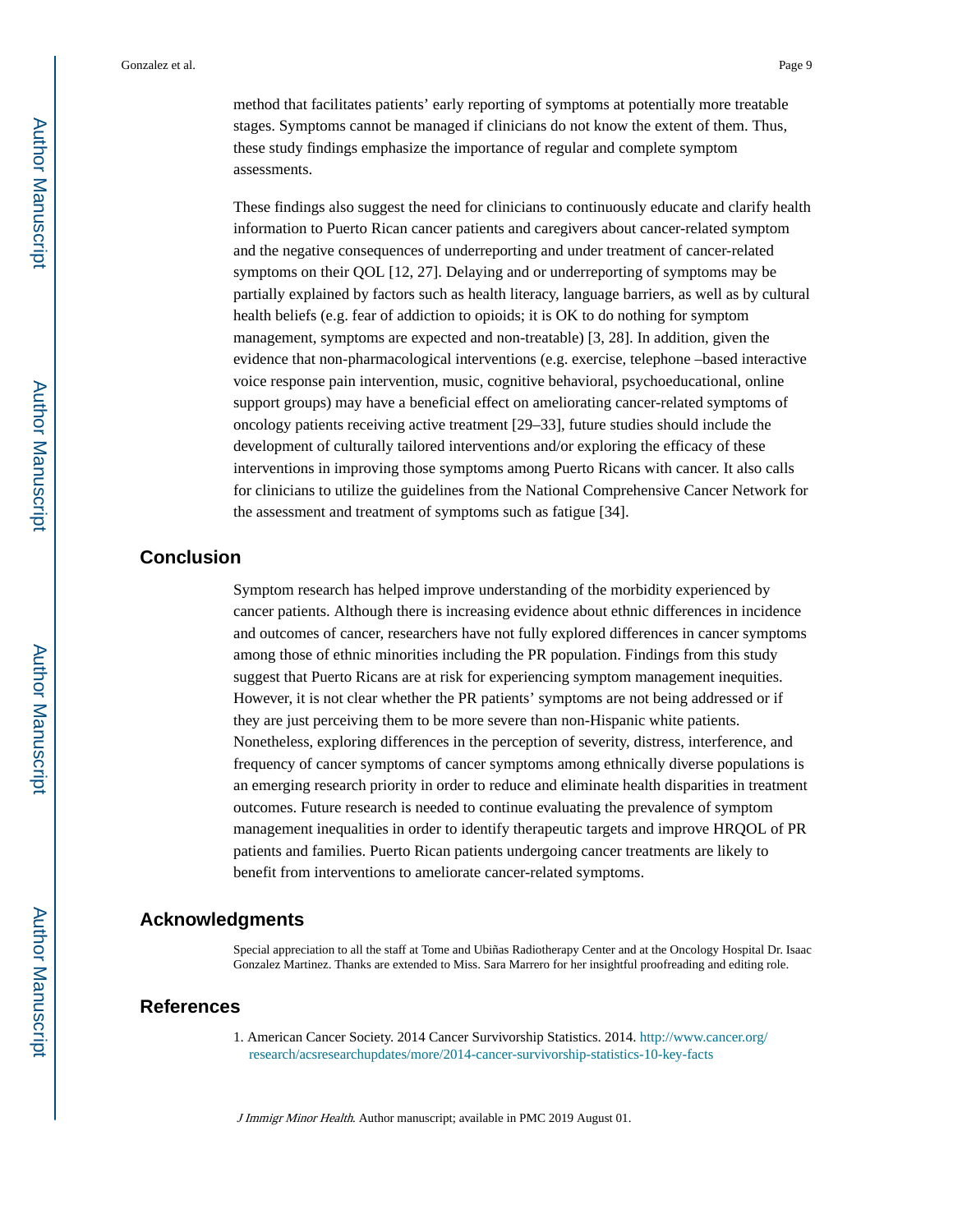- 2. Centeno-Girona, H., Cotto-Negrón, C., Flores-Febo, M., et al. Sobrevivientes de cáncer en Puerto Rico: Una guía informativa sobre aspectos relacionados a la sobrevivencia de cáncer. Registro Central de Cáncer de Puerto Rico, Centro Comprensivo de Cáncer de la Universidad de Puerto Rico. 2013. [http://www.rcpr.org/Portals/0/Bolet%C3%ADn%20Registro%20de%20C%C3%A1ncer](http://www.rcpr.org/Portals/0/Bolet%C3%ADn%20Registro%20de%20C%C3%A1ncer%20Sobrevivientes.pdf) [%20Sobrevivientes.pdf](http://www.rcpr.org/Portals/0/Bolet%C3%ADn%20Registro%20de%20C%C3%A1ncer%20Sobrevivientes.pdf)
- 3. Yanez B, McGinty HL, Buitrago D, Ramirez AG, Penedo FJ. Cancer Outcomes in Hispanics/ Latinos in the United States: An Integrative Review and Conceptual Model of Determinants of Health. J Lat Psychol. 2016; 4(2):114–129. [PubMed: 27429867]
- 4. Sammarco A, Konecny LM. Quality of life, social support, and uncertainty among Latina and Caucasian breast cancer survivors: a comparative study. Oncol Nurs Forum. 2010; 37(1):93–99. [PubMed: 20044344]
- 5. Im EO, Chee W, Lim HJ, Liu WM. An online forum exploring needs for help of patients with cancer: gender and ethnic differences. Oncol Nurs Forum. 2008; 35(4):653–660. [PubMed: 18591169]
- 6. Jacob E, McCarthy KS, Sambuco G, Hockenberry M. Intensity, location, and quality of pain in Spanish-speaking children with cancer. Pediatric Nursing. 2008; 34(1):45–52. [PubMed: 18361086]
- 7. Yoon J, Malin JL, Tisnado DM, et al. Symptom management after breast cancer treatment: is it influenced by patient characteristics? Breast Cancer Res Treat. 2008; 108(1):69–77. [PubMed: 17638071]
- 8. Eversley R, Wardlaw L, Pedrosa M, et al. Post-treatment symptoms among ethnic minority breast cancer survivors. Oncol Nurs Forum. 2005; 32(2):250–256. [PubMed: 15759063]
- 9. Reyes-Gibby CC, Anderson KO, Shete S, Bruera E, Yennurajalingam S. Early referral to supportive care specialists for symptom burden in lung cancer patients: a comparison of non-Hispanic whites, Hispanics, and non-Hispanic blacks. Cancer. 2012; 118(3):856–863. [PubMed: 21751190]
- 10. Reyes-Gibby CC, Aday LA, Todd KH, Cleeland CS, Anderson KO. Pain in aging communitydwelling adults in the United States: non-Hispanic whites, non-Hispanic blacks, and Hispanics. J Pain. 2007; 8(1):75–84. [PubMed: 16949874]
- 11. Gonzalez, V. Gene Expression and Fatigue in Puerto Rican Men. Doctoral dissertation. 2015. <https://kuscholarworks.ku.edu/handle/1808/19453>
- 12. Fu OS, Crew KD, Jacobson JS, et al. Ethnicity and persistent symptom burden in breast cancer survivors. J Cancer Surviv. 2009; 3(4):241–250. [PubMed: 19859813]
- 13. Miller S, Lo C, Gagliese L, et al. Patterns of depression in cancer patients: an indirect test of gender-specific vulnerabilities to depression. Soc Psychiatry Psychiatr Epidemiol. 2011; 46(8): 767–774. [PubMed: 20574846]
- 14. Reyes-Gibby CC, Spitz M, Wu X, et al. Cytokine genes and pain severity in lung cancer: exploring the influence of TNF-alpha-308 G/A IL6-174G/C and IL8-251T/A. Cancer Epidemiol Biomarkers Prev. 2007; 16(12):2745–2751. [PubMed: 18086782]
- 15. Hosain GM, Sanderson M, Du XL, Chan W, Strom SS. Racial/Ethnic Differences in Treatment Discussed, Preferred, and Received for Prostate Cancer in a Tri-Ethnic Population. Am J Mens Health. 2012; 6:249–57. [PubMed: 22419652]
- 16. Canino G, Vila D, Normand SL, et al. Reducing Asthma Health Disparities in Poor Puerto Rican Children: The Effectiveness of a Culturally Tailored Family Intervention. J Allergy Clin Immunol. 2008; 21:665–70.
- 17. Puerto Rico Cancer Control Coalition. P R Cancer Control Plan 2015–2030. 2015. Unpublished Manuscript
- 18. McMillan SC, Tofthagen C, Choe R, Rheingans J. Assessing Symptoms Experienced by Patients with Cancer Occurrence, Intensity, Interference, and Fatigue. J Hosp Palliat Nur. 2015; 17(1):56– 65.
- 19. Gonzalez-Mercado VJ, Saligan L, Rodriguez C, Pedro E, Mcmillan S. Validation of the Spanish Version of the Cancer Symptom Scale (CSS) in Hispanic Puerto Rican Cancer Patients. Currently under peer review in International Journal of Nursing Practice. 2017
- 20. US. Department of Commerce, US census Bureau, Population Division. Puerto Rico and the Island Areas. 2010. Retrieved from:<http://www.census.gov/prod/2011pubs/12statab/outlying.pdf>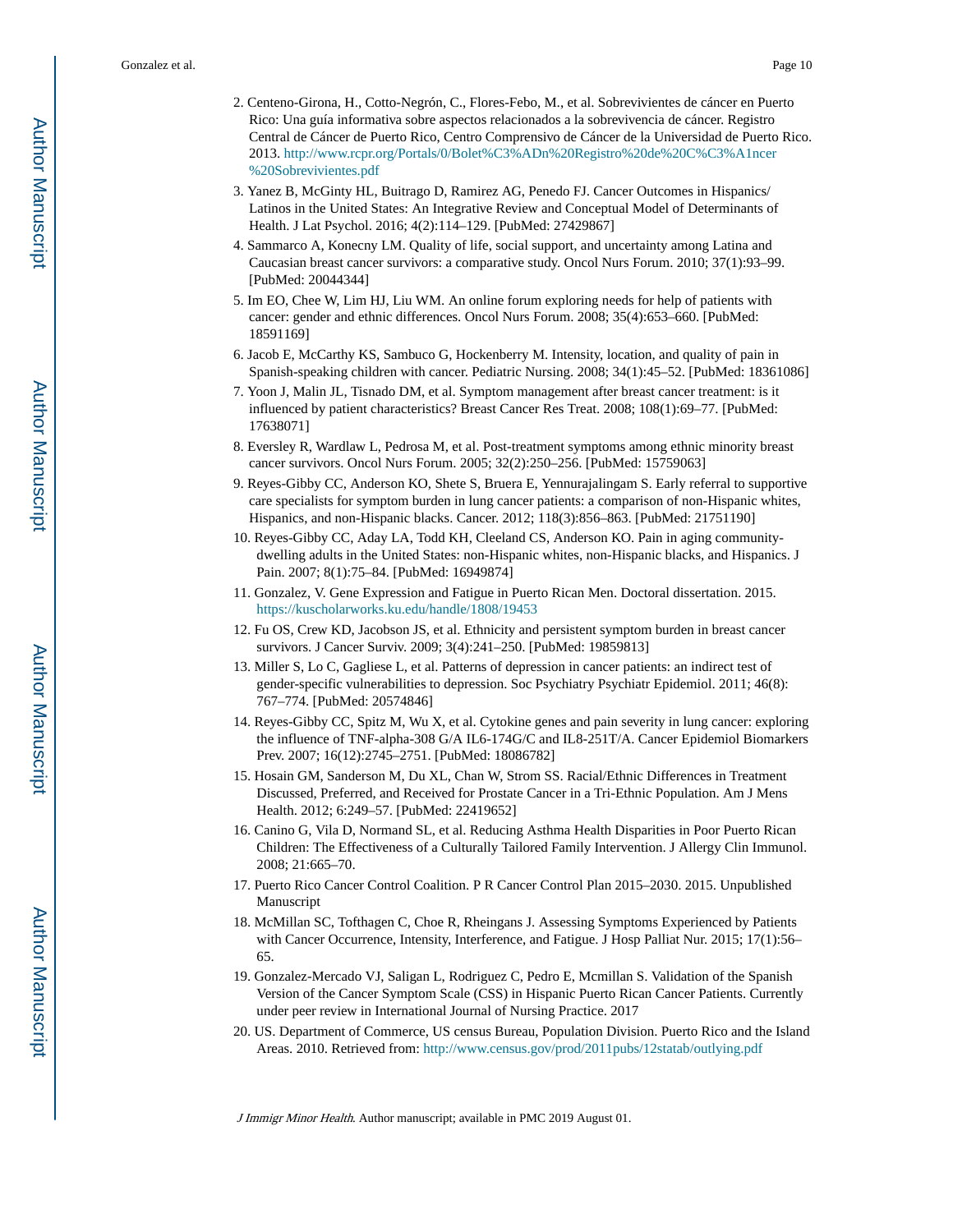- 21. Li, RM., McCardel, P., ClarK, RL., Kinsella, K., Berch, D. Diverse voices-The inclusion of language-minority populations in national studies: Challenges and Opportunities. 2001. [https://](https://www.nichd.nih.gov/publications/pubs/documents/Diverse_Voices.pdf) [www.nichd.nih.gov/publications/pubs/documents/Diverse\\_Voices.pdf](https://www.nichd.nih.gov/publications/pubs/documents/Diverse_Voices.pdf)
- 22. Aguado Loi CX, Baldwin JA, McDermott RJ, et al. Risk factors associated with increased depressive symptoms among Latinas diagnosed with breast cancer within 5 years of survivorship. Psychooncology. 2013; 22(12):2779–2788. [PubMed: 24000126]
- 23. Cleeland CS. Symptom burden: multiple symptoms and their impact as patient-reported outcomes. J Natl Cancer Inst Monogr. 2007; 37:16–21.
- 24. Gunn GB, Mendoza TR, Fulle CD, et al. High symptom burden prior to radiation therapy for head and neck cancer: a patient-reported outcomes study. Head Neck. 2013; 5(10):1490–1498.
- 25. Hanna EY, Mendoza TR, Rosenthal DI, et al. The symptom burden of treatment-naive patients with head and neck cancer. Cancer. 2015; 121(5):766–773. [PubMed: 25369213]
- 26. Ruano G, Duconge J, Windemuth A, et al. Physiogenomic analysis of the Puerto Rican population. Pharmacogenomics. 2009; 10(4):565–577. [PubMed: 19374515]
- 27. Gonzalez V, Tirado M, Hughes D, Pedro E, Velez M. Identification of supportive care needs in a sample of Puerto Rican cancer patients with the supportive care needs survey. Journal of Nursing Education and Practice. 2015; 5(9):32–38.
- 28. Gonzalez, V., Williams, PD., Tirado, M., Williams, DD. Patient-reported symptoms, alleviation and self-care methods, daily activities, and health-related quality of life during outpatient cancer treatments in Puerto Rico. 2011 Presented at Poster Session at the MNRS Annual Research Conference; Columbus, Ohio. March;
- 29. McCaughan E, Parahoo K, Hueter I, Northouse L, Bradbury I. Online support groups for women with breast cancer. The Cochrane database of systematic reviews. 2017 Mar 10.3:CD011652. [PubMed: 28278559]
- 30. Bennett S, Pigott A, Beller EM, Haines T, Meredith P, Delaney C. Educational interventions for the management of cancer-related fatigue in adults. The Cochrane database of systematic reviews. 2016 Nov 24.11:CD008144. [PubMed: 27883365]
- 31. Anderson KO, Palos GR, Mendoza TR, et al. Automated pain intervention for underserved minority women with breast cancer. Cancer. 2015; 121(11):1882–90. [PubMed: 25711974]
- 32. Mustian KM, Alfano CM, Heckler C, et al. Comparison of Pharmaceutical, Psychological, and Exercise Treatments for Cancer-Related Fatigue: A Meta-analysis. JAMA Oncol. 2017; 3(7):961– 968. [PubMed: 28253393]
- 33. Bradt J, Dileo C, Magill L, Teague A. Music interventions for improving psychological and physical outcomes in cancer patients. The Cochrane database of systematic reviews. 2016 Aug. 15(8):CD006911.
- 34. Berger AM, Mooney K, Alvarez-Perez A, et al. Cancer-Related Fatigue, Version 2.2015. J Natl Compr Canc Netw. 2015 Aug; 13(8):1012–39. [PubMed: 26285247]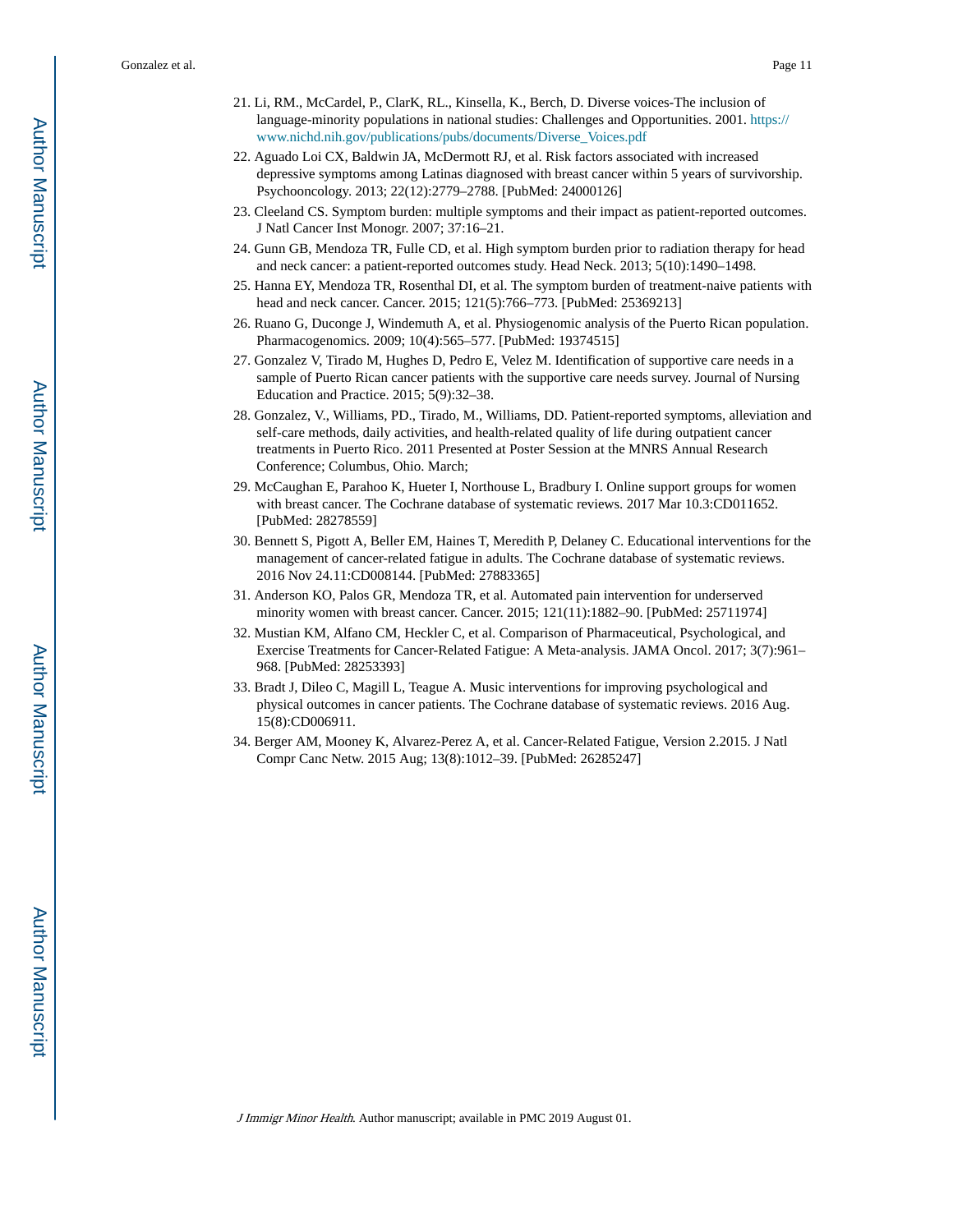#### **Table 1**

Means and SD of Age and Years of Education, Total Number of Symptoms, and ECOG (Non-Hispanic Whites  $N = 109$ , Hispanic Puerto Ricans  $N = 109$ )

| Variable                  | Non-Hispanic whites $N = 109$ | Hispanic Puerto Ricans $N = 109$ |  |
|---------------------------|-------------------------------|----------------------------------|--|
|                           | Mean (SD)                     | Mean (SD)                        |  |
| Age                       | 61.1 (11.8)                   | 59.9 (10.9)                      |  |
| <b>Years of Education</b> | 12.5(4.5)                     | 14.7(2.6)                        |  |
| Total # of symptoms       | 13.9(6.1)                     | 10.1(7.1)                        |  |
| <b>ECOG</b>               | 1.0(0.8)                      | 0.71(0.77)                       |  |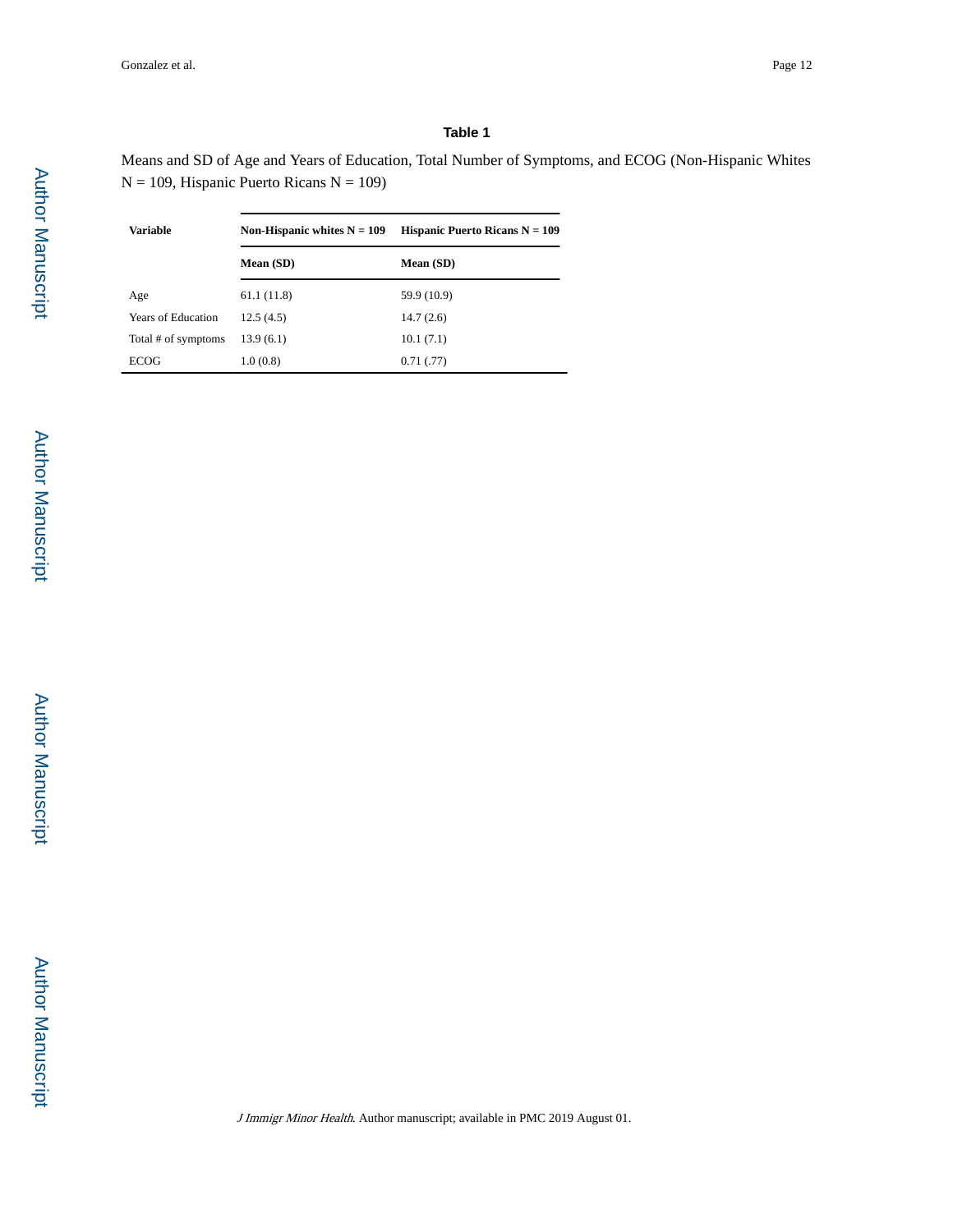#### **Table 2**

Summary of Mann-Whitney test for the items of the CSS (Non-Hispanic Whites  $N = 109$ , Hispanic Puerto Ricans  $N = 109$ )

| <b>Symptom</b>   | <b>Non-Hispanics</b> | <b>Hispanic PR</b> | <b>Mann-Whitney</b> |         |
|------------------|----------------------|--------------------|---------------------|---------|
|                  | <b>Median</b>        | <b>Median</b>      | U                   | p-value |
| Fatigue          |                      |                    |                     |         |
| Intensity        | 6.0                  | 6.0                | 3633.5              | .65     |
| <b>Distress</b>  | 6.0                  | 6.0                | 3551.0              | .48     |
| Interference     | 6.0                  | 6.5                | 3721.5              | .85     |
| Frequency        | 6.0                  | 5.0                | 3531.5              | .45     |
| Pain             |                      |                    |                     |         |
| Intensity        | 6.0                  | 6.0                | 1967.5              | .70     |
| <b>Distress</b>  | 6.0                  | 5.0                | 2020.5              | .90     |
| Interference     | 6.0                  | 6.0                | 1924.5              | .56     |
| Frequency        | 7.0                  | 8.0                | 1619.5              | $.04*$  |
| Numb/feet        |                      |                    |                     |         |
| Intensity        | 6.0                  | 6.0                | 824.0               | .36     |
| <b>Distress</b>  | 5.0                  | 6.5                | 771.0               | .17     |
| Interference     | 4.0                  | 6.5                | 786.5               | .21     |
| Frequency        | 6.0                  | 7.0                | 804.5               | .27     |
| Numb/hand        |                      |                    |                     |         |
| Intensity        | 5.0                  | 6.0                | 671.5               | .38     |
| <b>Distress</b>  | 5.0                  | 6.0                | 654.5               | .30     |
| Interference     | 3.0                  | 5.0                | 603.5               | .12     |
| Frequency        | 5.0                  | 7.0                | 582.5               | .11     |
| Itching          |                      |                    |                     |         |
| Intensity        | 4.0                  | 6.0                | 336.0               | $.04*$  |
| <b>Distress</b>  | 4.0                  | 6.0                | 410.5               | .29     |
| Interference     | 2.0                  | 5.0                | 410.5               | .29     |
| Frequency        | 4.0                  | 5.0                | 323.5               | $.03*$  |
| <b>Dizziness</b> |                      |                    |                     |         |
| Intensity        | 5.0                  | 5.0                | 712.0               | .44     |
| <b>Distress</b>  | 5.0                  | 6.0                | 669.5               | .33     |
| Interference     | 5.0                  | 5.0                | 616.0               | .20     |
| Frequency        | 5.0                  | 7.0                | 532.0               | $.03*$  |
| Swelling         |                      |                    |                     |         |
| Intensity        | 4.0                  | $7.0\,$            | 233.0               | $.02*$  |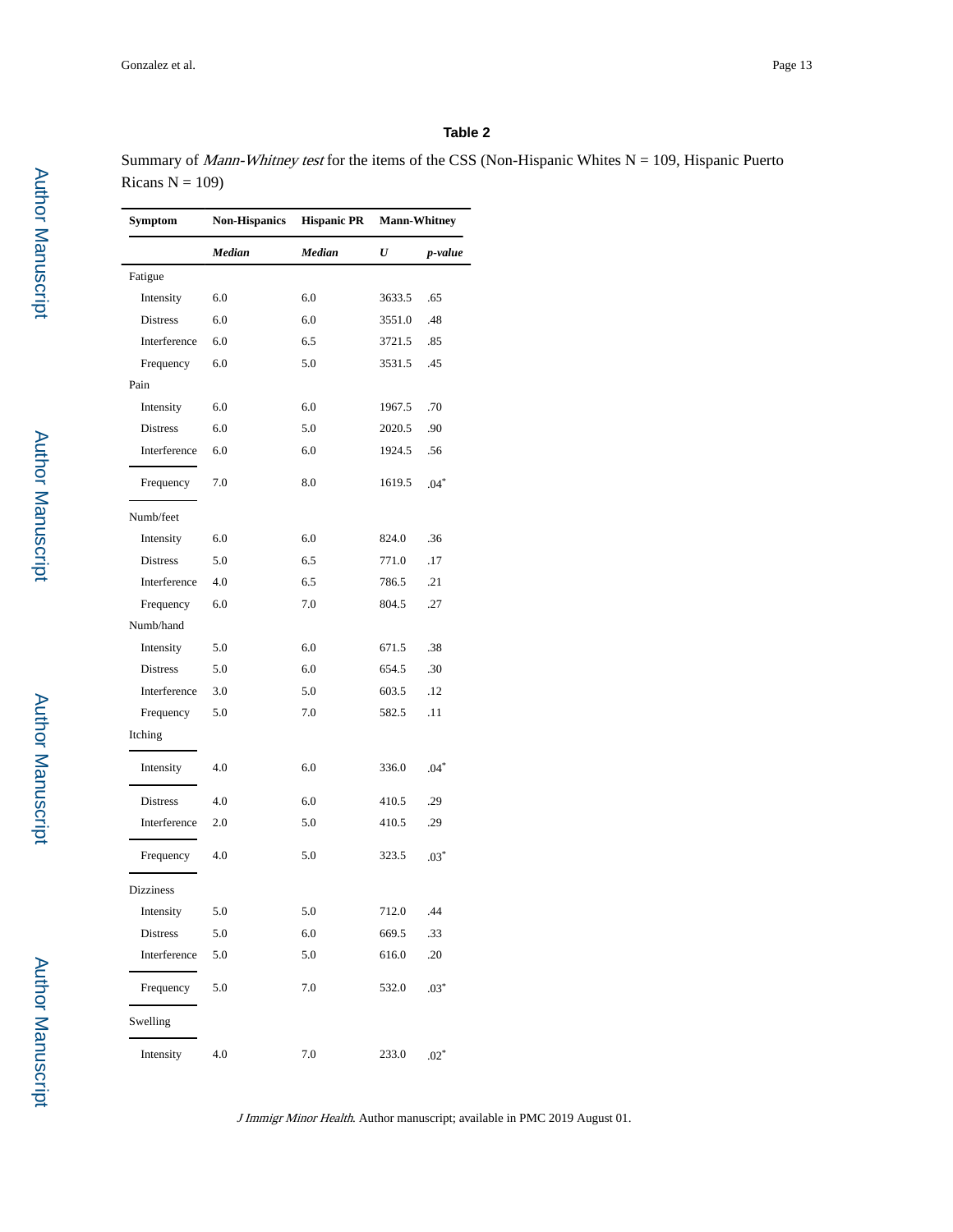| Symptom             | <b>Non-Hispanics</b> | <b>Hispanic PR</b> | <b>Mann-Whitney</b> |          |
|---------------------|----------------------|--------------------|---------------------|----------|
|                     | Median               | <b>Median</b>      | U                   | p-valu   |
| <b>Distress</b>     | 3.5                  | 7.0                | 299.5               | .24      |
| Interference        | 3.0                  | 6.0                | 259.5               | .06      |
| Frequency           | 4.0                  | 8.0                | 274.5               | .11      |
| Nausea              |                      |                    |                     |          |
| Intensity           | 5.0                  | 5.0                | 925.5               | .90      |
| <b>Distress</b>     | 5.0                  | 5.0                | 939.5               | .50      |
| Interference        | 5.0                  | 4.0                | 848.5               | .79      |
| Frequency           | 6.0                  | 5.0                | 936.5               | .42      |
| Vomiting            |                      |                    |                     |          |
| Intensity           | 4.0                  | 6.0                | 199.0               | .32      |
| <b>Distress</b>     | 3.0                  | 6.0                | 213.5               | .50      |
| Interference        | 3.0                  | 3.0                | 230.5               | .79      |
| Frequency           | 3.0                  | 4.0                | 207.5               | .42      |
| Hair loss           |                      |                    |                     |          |
| Intensity           | 9.0                  | 10.0               | 1023.0              | .86      |
| <b>Distress</b>     | 6.0                  | 3.0                | 798.0               | .08      |
| Interference        | 4.0                  | 2.0                | 878.5               | .27      |
| Frequency           | 8.0                  | 10.0               | 804.0               | .15      |
| Dry mouth           |                      |                    |                     |          |
| Intensity           | 6.0                  | 5.5                | 1836.5              | .67      |
| <b>Distress</b>     | 5.0                  | 6.0                | 1755.5              | .41      |
| Interference        | 3.5                  | 5.0                | 1785.5              | .50      |
| Frequency           | 7.0                  | 7.0                | 1759.5              | .50      |
| <b>Taste Change</b> |                      |                    |                     |          |
| Intensity           | 6.0                  | 8.0                | 1170.0              | $.005^*$ |
| <b>Distress</b>     | 5.0                  | 9.5                | 1074.0              | $.002*$  |
| Interference        | 5.0                  | 7.0                | 1433.0              | .19      |
| Frequency           | 7.0                  | 9.5                | 1214.0              | $.02^*$  |
| Poor appetite       |                      |                    |                     |          |
| Intensity           | 6.0                  | 7.0                | 879.0               | .12      |
| <b>Distress</b>     | 5.0                  | 7.5                | 795.5               | $.03*$   |
| Interference        | 5.0                  | 6.5                | 969.5               | .40      |
| Frequency           | 7.0                  | 7.5                | 862.0               | .18      |
| Weight loss         |                      |                    |                     |          |
| Intensity           | 5.0                  | 6.5                | 327.5               | .21      |

Distress 3.0 4.5 374.0 .60 Interference 3.0 1.5 384.0 .72

J Immigr Minor Health. Author manuscript; available in PMC 2019 August 01.

*Median Median U p-value*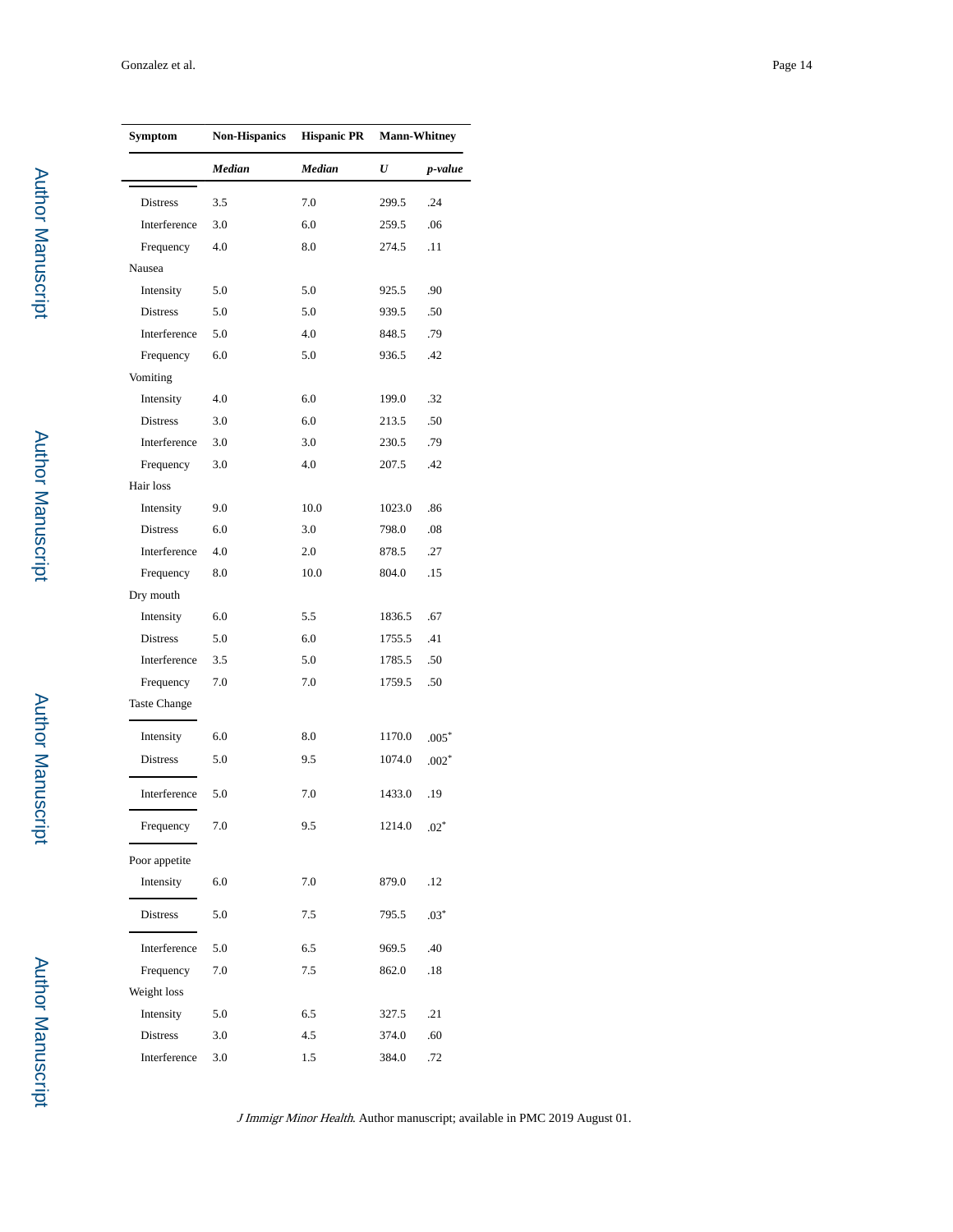| Symptom             | <b>Non-Hispanics</b> | <b>Hispanic PR</b> | <b>Mann-Whitney</b> |           |
|---------------------|----------------------|--------------------|---------------------|-----------|
|                     | <b>Median</b>        | <b>Median</b>      | U                   | p-value   |
| Frequency           | 5.0                  | 6.0                | 298.5               | .12       |
| Difficulty Sleeping |                      |                    |                     |           |
| Intensity           | 2.5                  | 7.0                | 1880.5              | $.001***$ |
| <b>SOB</b>          |                      |                    |                     |           |
| Intensity           | 5.5                  | 5.0                | 341.5               | .53       |
| <b>Distress</b>     | 6.0                  | 5.0                | 349.5               | .62       |
| Interference        | 5.0                  | 5.0                | 353.5               | .67       |
| Frequency           | 5.0                  | 5.0                | 377.5               | .97       |
| Cough               |                      |                    |                     |           |
| Intensity           | 4.5                  | 4.0                | 304.5               | .56       |
| <b>Distress</b>     | 3.5                  | 5.0                | 316.0               | .71       |
| Interference        | 3.5                  | 3.5                | 298.0               | .48       |
| Frequency           | 4.0                  | 5.5                | 268.5               | .29       |
| Constipation        |                      |                    |                     |           |
| Intensity           | 6.0                  | 6.0                | 1106.0              | .62       |
| <b>Distress</b>     | 6.0                  | 6.0                | 1069.0              | .45       |
| Interference        | 5.0                  | 5.0                | 1094.0              | .69       |
| Frequency           | 5.0                  | 7.0                | 1030.0              | .38       |
| Diarrhea            |                      |                    |                     |           |
| Intensity           | 6.0                  | 4.0                | 491.5               | .38       |
| <b>Distress</b>     | 5.0                  | 5.0                | 549.0               | .89       |
| Interference        | 5.0                  | 5.0                | 461.5               | .21       |
| Frequency           | 5.0                  | 4.0                | 483.0               | .33       |
| Sweats              |                      |                    |                     |           |
| Intensity           | 6.0                  | 7.0                | 549.5               | .17       |
| <b>Distress</b>     | 5.0                  | 6.0                | 556.0               | .19       |
| Interference        | 3.0                  | 6.0                | 565.0               | .23       |
| Frequency           | 5.0                  | 7.0                | 539.5               | .14       |
| <b>Bloated</b>      |                      |                    |                     |           |
| Intensity           | 5.5                  | 8.5                | 271.0               | $.05*$    |
| <b>Distress</b>     | 6.0                  | 8.6                | 273.5               | .07       |
| Interference        | 5.0                  | 8.0                | 267.5               | .06       |
| Frequency           | 6.0                  | 9.6                | 270.0               | .06       |
| Sore mouth          |                      |                    |                     |           |
| Intensity           | 6.0                  | 6.0                | 212.5               | .27       |
| <b>Distress</b>     | 5.0                  | 6.0                | 243.0               | .87       |
| Interference        | 6.0                  | 6.0                | 245.5               | .92       |
| Frequency           | 6.0                  | 6.0                | 233.5               | .70       |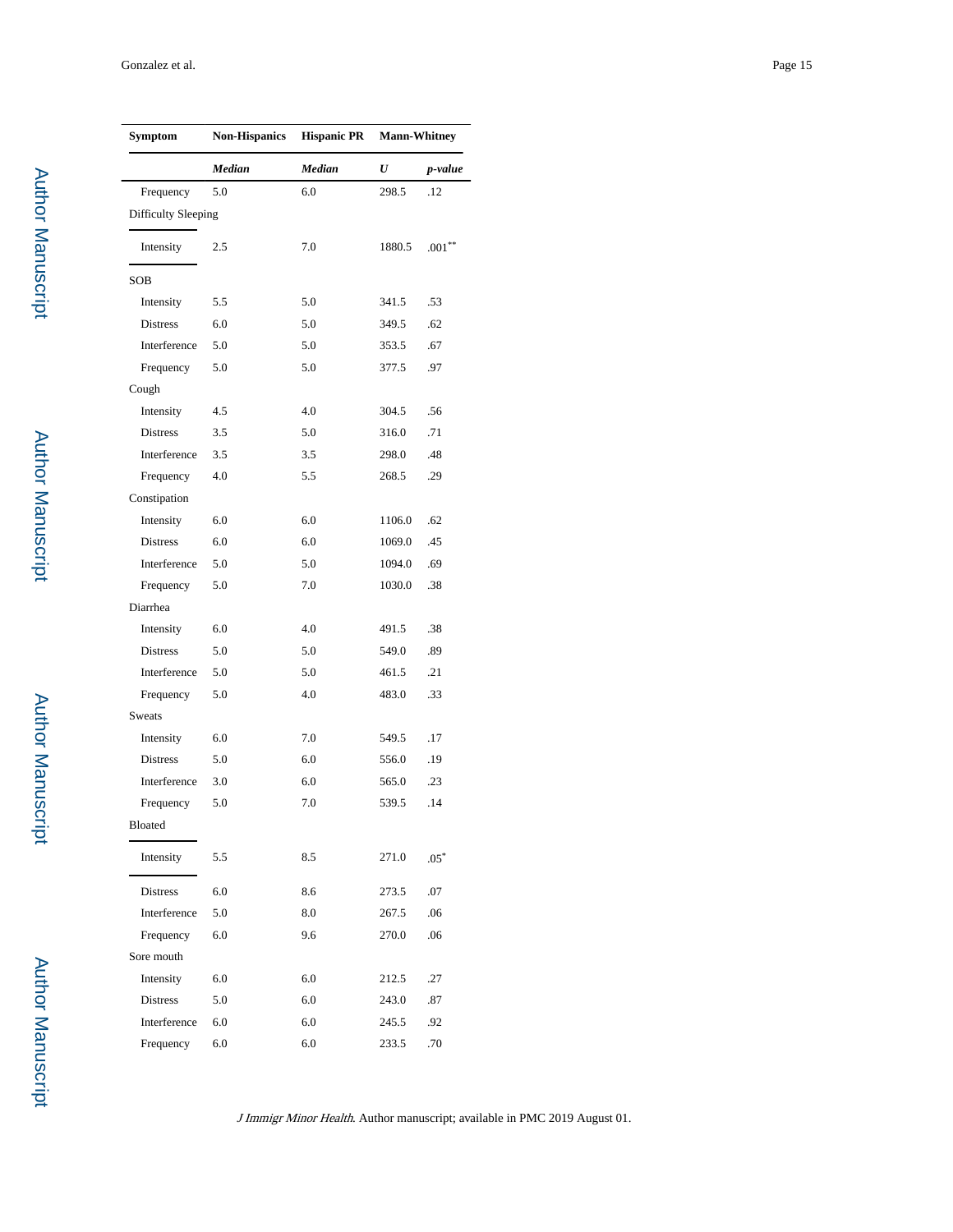| Symptom            | <b>Non-Hispanics</b> | <b>Hispanic PR</b> | <b>Mann-Whitney</b> |          |
|--------------------|----------------------|--------------------|---------------------|----------|
|                    | <b>Median</b>        | <b>Median</b>      | U                   | p-value  |
| Urination problems |                      |                    |                     |          |
| Intensity          | 7.0                  | 7.0                | 306.5               | .33      |
| <b>Distress</b>    | 7.0                  | 7.0                | 339.0               | .68      |
| Interference       | 7.0                  | 7.0                | 339.0               | .68      |
| Frequency          | 8.5                  | 8.0                | 324.0               | .38      |
| Skin               |                      |                    |                     |          |
| Intensity          | 5.0                  | 6.0                | 359.0               | .26      |
| <b>Distress</b>    | 4.5                  | 5.0                | 390.5               | .69      |
| Interference       | 3.5                  | 3.5                | 412.0               | .59      |
| Frequency          | 6.0                  | 7.5                | 349.0               | .19      |
| Rash               |                      |                    |                     |          |
| Intensity          | 6.0                  | 4.5                | 98.5                | .39      |
| <b>Distress</b>    | 5.0                  | 3.5                | 72.0                | .06      |
| Interference       | 5.0                  | 1.0                | 59.5                | $.02*$   |
| Frequency          | 5.0                  | 3.5                | 101.5               | .31      |
| Anxious            |                      |                    |                     |          |
| Intensity          | 6.0                  | 7.0                | 613.5               | .09      |
| <b>Distress</b>    | 6.0                  | 7.0                | 561.0               | $.03*$   |
| Interference       | 5.0                  | 8.0                | 561.0               | $.03*$   |
| Frequency          | 5.0                  | 8.0                | 545.0               | $.02*$   |
| Depressed          |                      |                    |                     |          |
| Intensity          | 6.0                  | 8.0                | 366.5               | $.005*$  |
| <b>Distress</b>    | 6.0                  | 8.0                | 370.5               | $.005*$  |
| Interference       | 5.0                  | 8.0                | 333.0               | $.001**$ |
| Frequency          | 6.0                  | 7.0                | 444.5               | .07      |
| Sad                |                      |                    |                     |          |
| Intensity          | 6.0                  | 8.0                | 421.0               | $.01*$   |
| <b>Distress</b>    | 5.0                  | 8.0                | 405.5               | $.006*$  |
| Interference       | 5.0                  | 8.0                | 396.0               | $.004*$  |
| Frequency          | 5.0                  | 8.0                | 419.5               | $.009*$  |
| Sex problems       |                      |                    |                     |          |
| Intensity          | 9.0                  | 7.0                | 280.5               | .33      |
| <b>Distress</b>    | 8.0                  | 6.0                | 277.5               | .31      |
| Interference       | 9.0                  | 5.0                | 239.5               | .09      |
| Frequency          | 9.5                  | 7.0                | 325.0               | .75      |

Concentrate